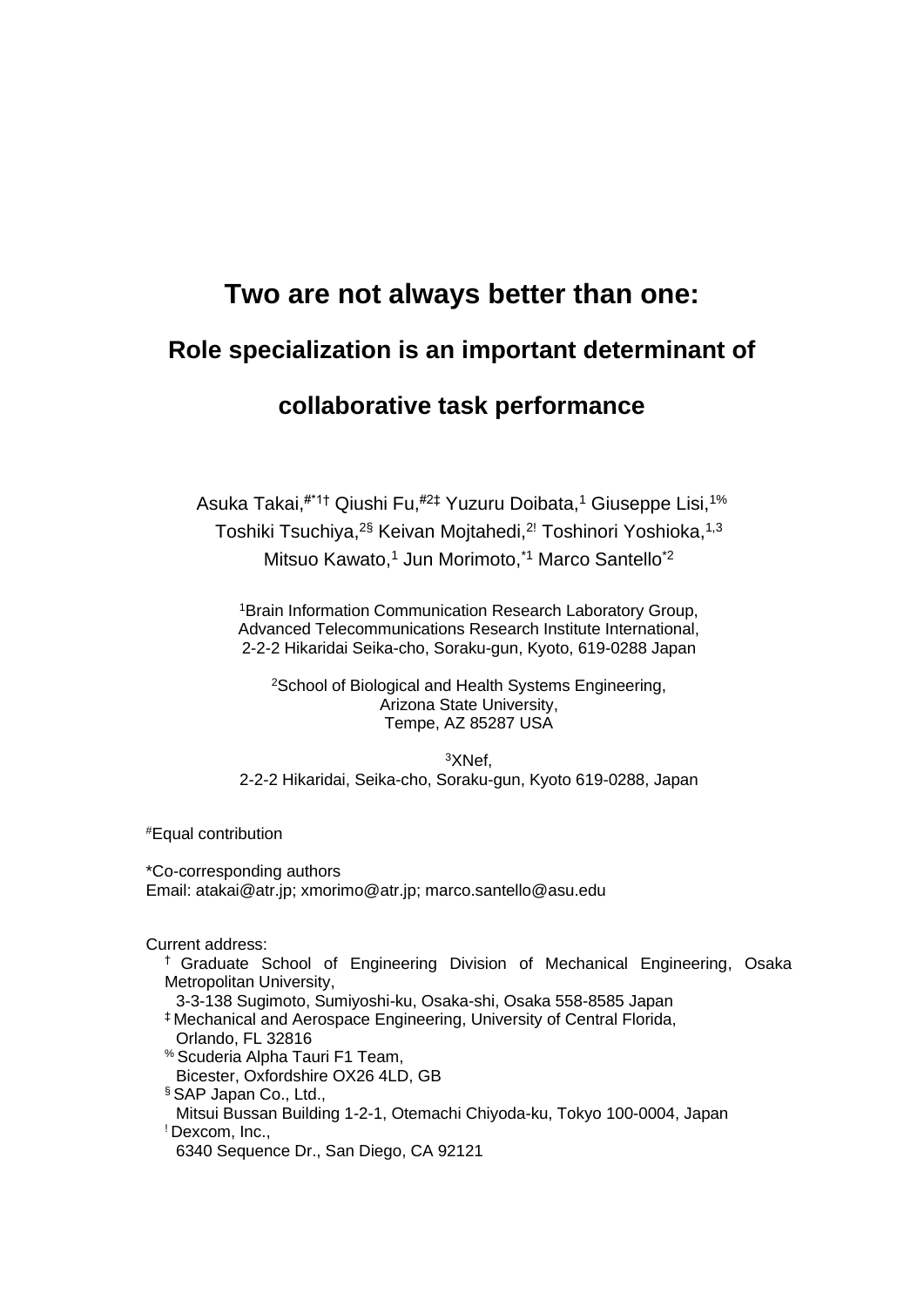## **ABSTRACT**

Collaboration frequently yields better results in decision making, learning, and haptic interactions than when these actions are performed individually. However, is collaboration always superior to solo actions, or do its benefits depend on whether collaborating individuals have different or the same roles? To answer this question, we asked human subjects to perform virtual-reality collaborative and individual beam transportation tasks. These tasks were simulated in real-time by coupling the motion of a pair of hand-held robotic manipulanda to the virtual beam using virtual spring-dampers. For the task to be considered successful, participants had to complete it within temporal and spatial constraints (1< and <2 s and <1.5 $^{\circ}$ maximum tilt, respectively). While the visual feedback remained the same, the underlying dynamics of the beam were altered to create two distinctive task contexts which were determined by a moving pivot constraint. When the pivot was placed at the center of the beam, two hands contribute to the task with symmetric mechanical leverage (symmetric context). When the pivot was placed at the left side of the beam, two hands contribute to the task with asymmetric mechanical leverage (asymmetric context). Participants performed these task contexts either individually with both hands (solo), or collaboratively by pairing one hand with another one (dyads). We found that dyads in the asymmetric task context performed better than solos. In contrast, solos performed the symmetric task context better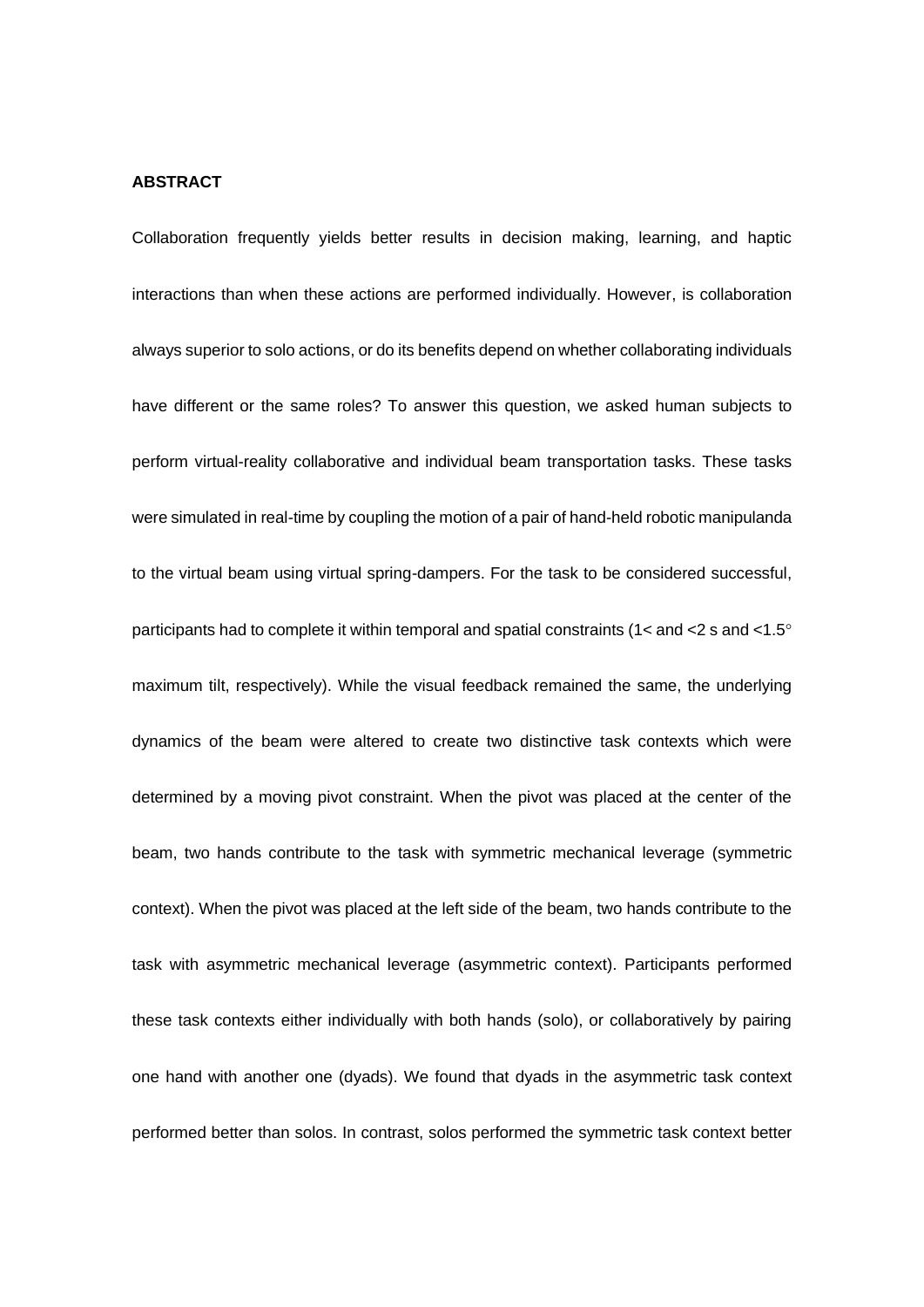than dyads. Importantly, we found that two hands took different roles in the asymmetric context for both solos and dyads, with the hand on the side closer to the pivot leading the movement and exerting more force. In contrast, the contribution from each hand was statistically indistinguishable in the symmetric context. Our findings suggest that better performance in dyads than solos is not a general phenomenon, but rather that collaboration yields better performance only when role specialization emerges in dyadic interactions.

# **Keywords**

Human-human interaction, haptically-linked motor coordination, virtual object manipulation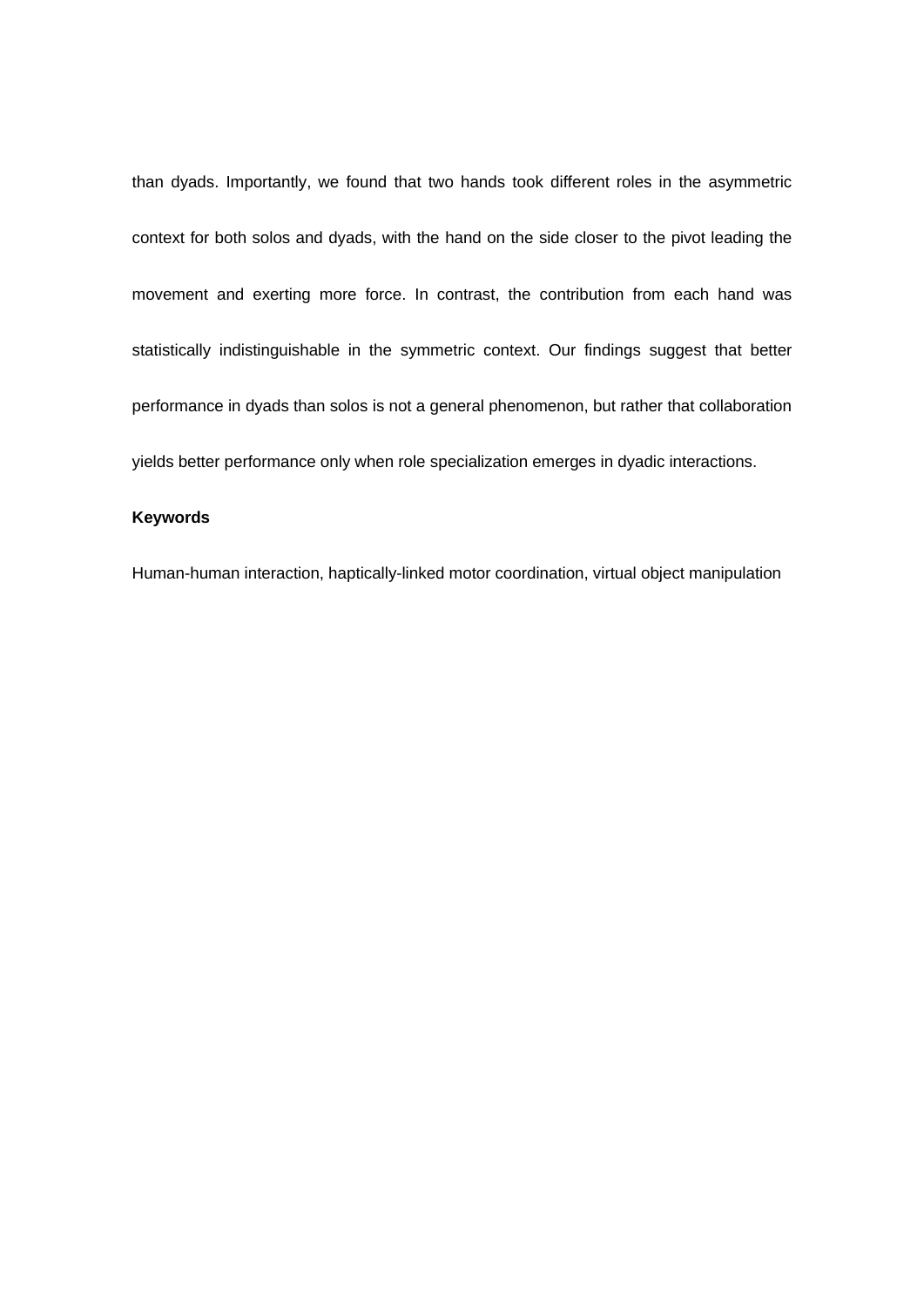#### **I. INTRODUCTION**

It is generally assumed that collaboration can lead to better performance than efforts made by individuals. This phenomenon, also known as the "assembly bonus effect"<sup>1</sup>, in which group performance exceeds the performance of individual group members, has been reported in various types of collaboration, e.g., decision-making tasks<sup>2</sup>, language acquisition<sup>3</sup>, cards sorting tasks<sup>4</sup>, and programming tasks<sup>5</sup>.

In the domain of haptic collaboration, i.e., joint actions performed by physicallyinteracting individuals, investigations on whether collaborating agents can outperform individual agents has yielded mixed results<sup>6</sup>. Some studies demonstrated that paired individuals perform better than single agents. Reed and colleagues<sup>7</sup> found dyads can perform a target acquisition task with a rotational crank faster than individuals. Ganesh and  $colleagues<sup>8</sup>$ , using a two-dimensional continuous target tracking task, found that dyadic performance was characterized by smaller target tracking error than solo performance. However, other studies did not find performance advantages in dyads over solos. Van der Wel and colleagues<sup>9</sup> reported that dyads performed a pendulum swing task at the same level as solos. In tasks that require keeping an object stable against gravity, several studies have found that dyadic performance was, on average, similar to solos<sup>10, 11, 12</sup>.

There are several potential factors that may account for the differences in these findings.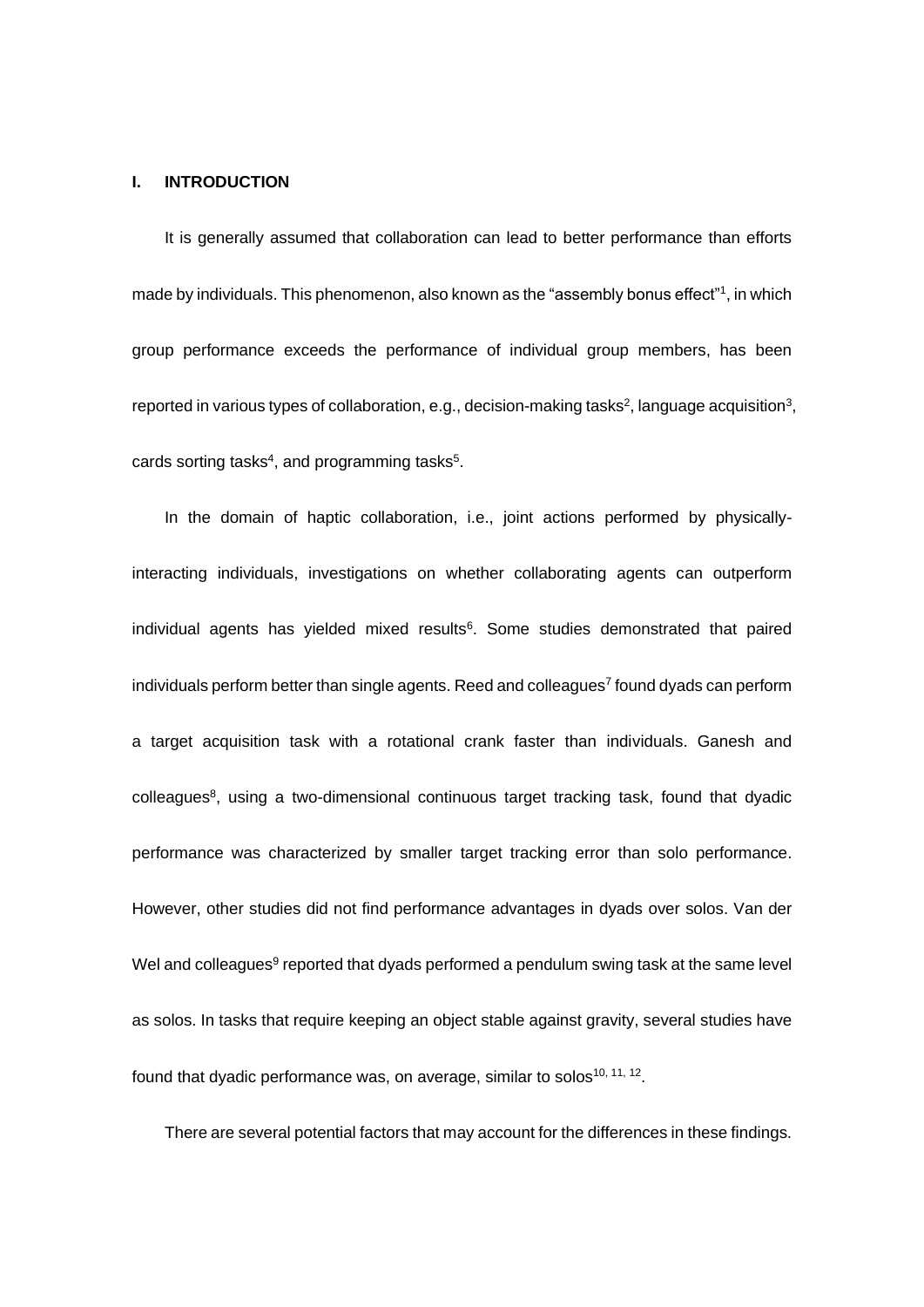One factor could be the number of effectors involved in the task. Dyads tend to outperform solos if the task can be performed unimanually by two individuals<sup>7, 8, 13, 14</sup>. This can be explained by the biomechanical advantages associated with the involvement of more effectors during dyadic cooperation, i.e., two arms from two agents versus one arm from one agent. Another factor could be the extent to which paired individuals can focus on the control of different aspects of the task, i.e., role specialization<sup>6</sup>. This factor could be particularly important when two effectors are required to perform a given task. For instance, van Oosterhout and colleagues<sup>13</sup> assigned two participating arms asymmetrical and independent roles: one arm controlled the vertical motion of the object whereas the other arm controlled the horizontal motion in a tele-operation task. This study demonstrated superior performance by dyads over bimanual solo when roles are pre-assigned. However, it remains unknown whether role specialization that emerges spontaneously during collaboration may benefit dyadic more than solo performance. Spontaneous role specialization has been observed in different physically-coupled motor collaboration tasks<sup>15, 16, 17, 18, 19</sup>, but these studies did not examine solo performance of bimanual tasks.

To address these gaps, we designed an experimental study of a virtual beam transport tasks that must be completed by two effectors belonging to one agent (bimanual condition) or two agents (dyadic condition) to minimize the beam's tilt. Importantly, the dynamics of the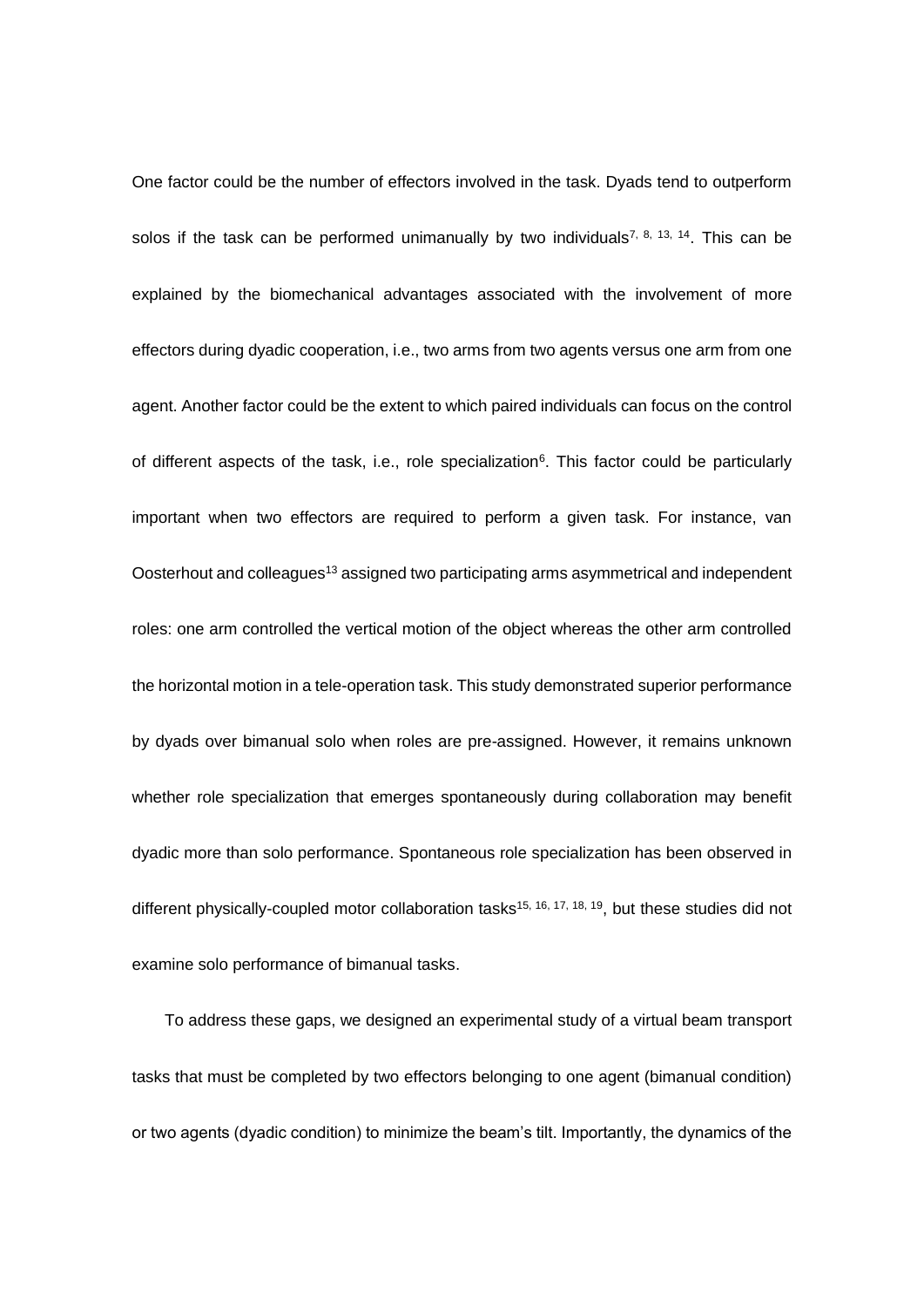virtual beam can be altered to give the two participating effectors symmetric or asymmetric implicit mechanical leverages. One of our recent studies has shown that, when asymmetric mechanical leverages were given, stable and consistent role specialization can emerge spontaneously and gradually improves the performance of the task in dyads<sup>19</sup>. Furthermore, another recent study of ours demonstrated that no consistent role specialization was observed when symmetric mechanical leverages were given to dyads<sup>20</sup>. Therefore, we hypothesized that spontaneous role specialization is a necessary condition for superior performance, which can only be found in the asymmetric but not the symmetric context of our task.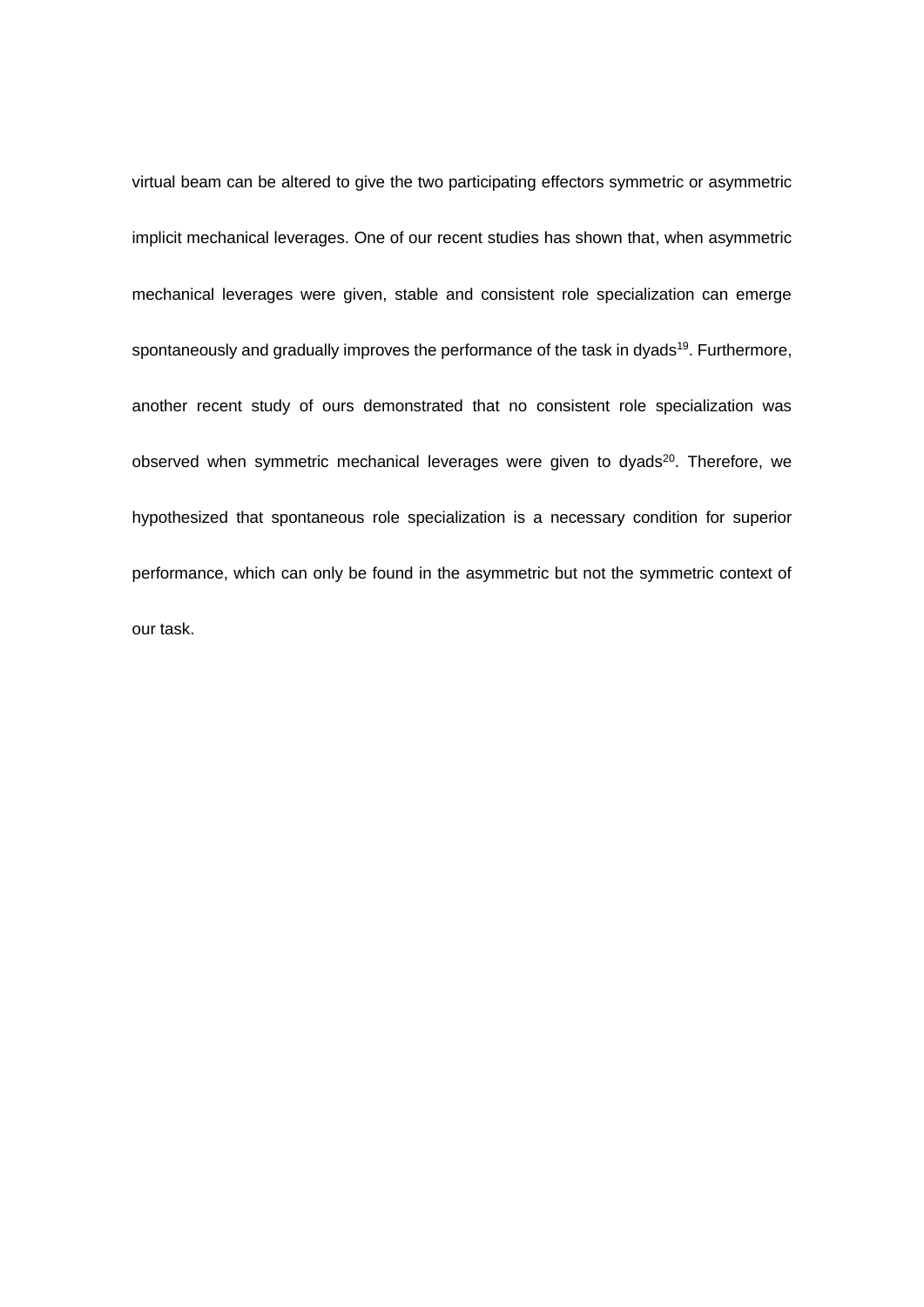#### **II. METHODS**

#### *A. Participants*

Sixteen healthy participants provided written informed consent before participating to the experiments. Their handedness was tested using the Edinburgh Handedness Inventory, confirming that all were right-handed. The ATR Review Board Ethics Committee approved the study protocol.



**Figure 1**: **Task, manipulanda and experimental contexts. (a)**. Task dynamics of the leftpivoted beam (asymmetric context). The virtual beam, shown as a solid black line, behaves as if its rotational point (pivot, dashed circle) is located at the left end. Participants' hands (dashed red and blue dotted circles) are connected to the beam ends (black dots) via simulated spring-dampers. The distance between each handle was 1 m. The distance from the pivot to the left handle was 9 m. We defined this experimental context as "asymmetric" based on the unequal distance between each handle and the pivot. **(b).** Task dynamics of the center-pivoted beam (symmetric context). This virtual beam behaves as if its pivot is located at the center (the pivot-to-hand distance for both hands is the same), and therefore we defined this experimental context as "symmetric." **(c).** Visual feedback of the task. The visualized beam is shown as a solid black line. Participants transported the beam from the start position (black dots) to the target location (green circles). The transport distance was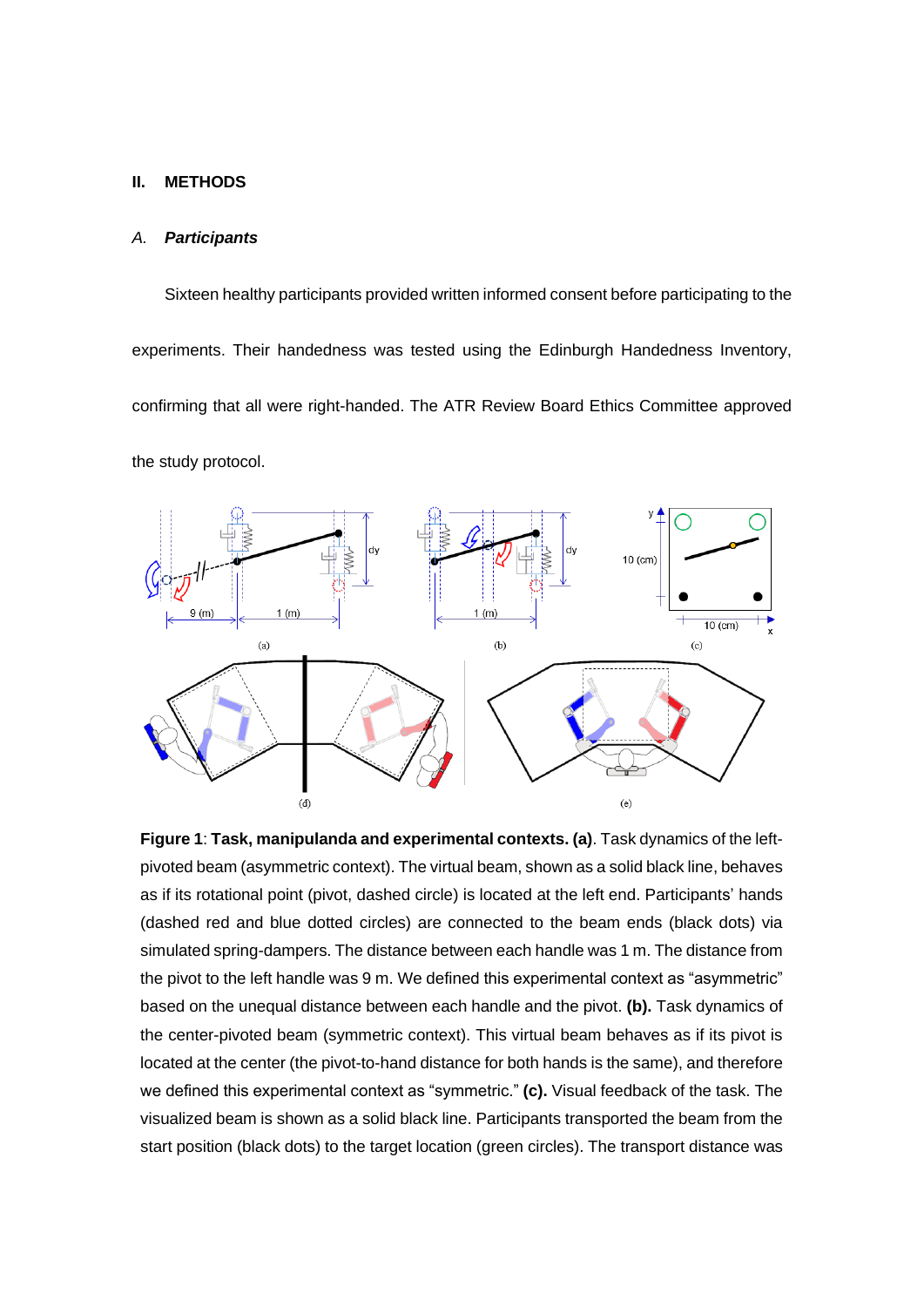10 cm on the display. Beam tilt was rendered as a yellow dot sliding along the beam (sensitivity: 0.4 cm/degree). **(d).** Dyadic condition. Each participant moved a robotic manipulandum located under a white and opaque table so that the participant could not see her/his own hands. Positions of the two handles and force applied to them controlled the movement of the virtual beam. Simulated physical interaction force provided haptic feedback to participants through the manipulanda. Visual feedback was projected on the table by projectors. Participants wore headphones to eliminate aural cues while blackboards placed between them prevented visual cues. Participants were informed of the task goal (the maximum absolute beam tilt and the range of transportation time) and were told that the partner was performing a different task. **(e).** Solo condition. Individual participants moved both manipulanda. Solo participants received the same visual feedback provided to dyads. The actual hand positions were 7.5 cm from the ends of the visualized beam in the x-direction (the physical distance between the hands was 25 cm). Participants wore headphones to match conditions in the dyad experiments. Solo participants were informed of the task goal as done with participants to the dyadic condition.

#### *B. Experimental setup*

We implemented a virtual beam transportation task which was controlled by moving a pair of robotic manipulanda  $(TVINS)^{8, 21, 22}$ . These robots are composed of parallel links driven by electric motors. The handles of the robots were aero-magnetically floated on the table to reduce friction. Forces exerted by participants holding the handle(s) were measured at each handle with a six-axis force sensor. The handle forces and positions were collected at a sampling rate of 2 kHz to control the virtual beam movement. The spatial configuration of the robots was based on the number of performers. In the paired condition, both participants grasped the robot handle with their right hands, and the robots and the seating of the participants were separated by a wall such that they did not see each other (Fig. 1d).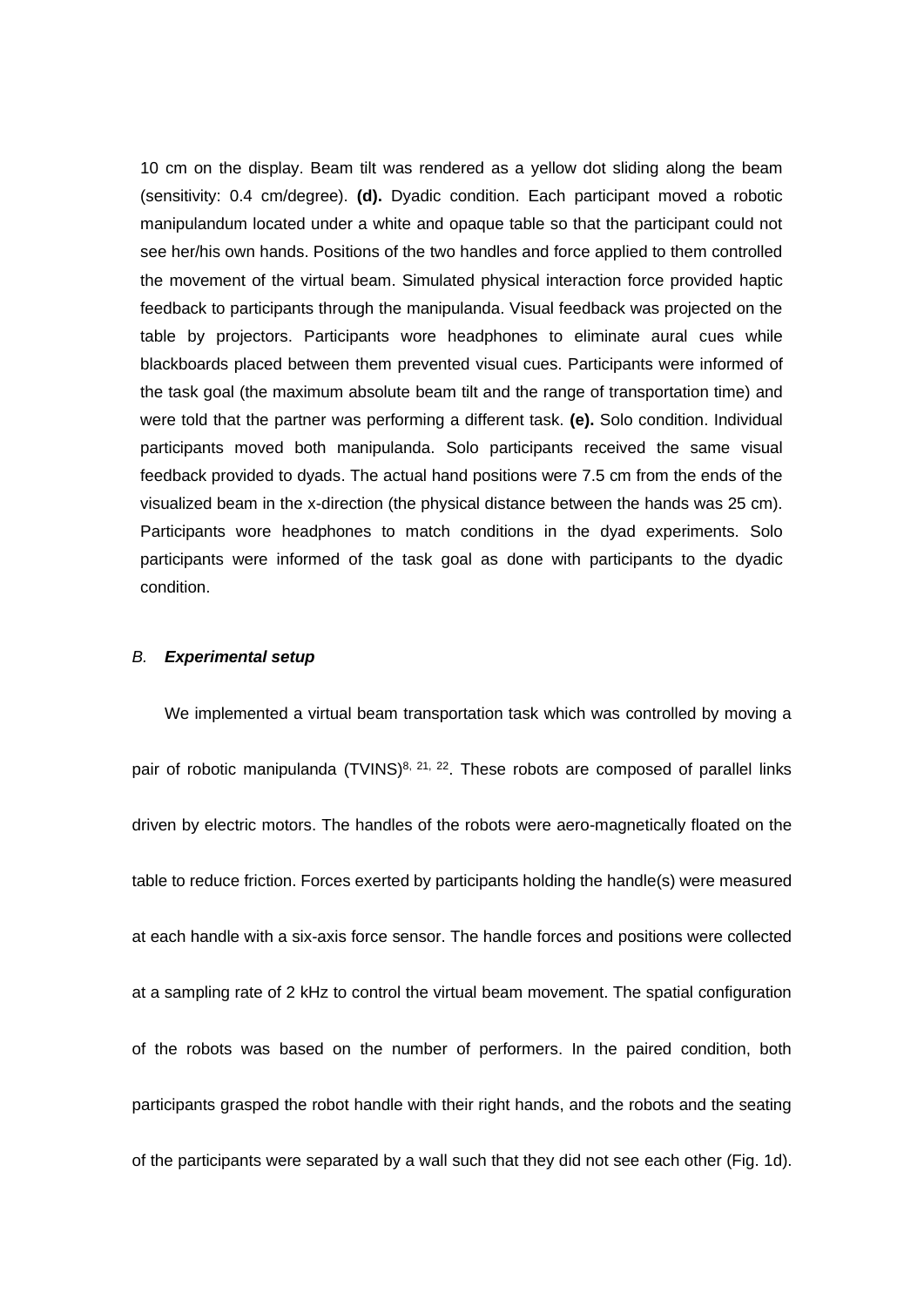In the bimanual solo condition, the robots were placed closely to allow participants to grasp robot handles with both hands (Fig. 1e). For both conditions, we set the shoulder-elbow-wrist in the horizontal plane with the handle in the same plane, which is beneath an opaque display surface of the task visual feedback. Participants' forearms were out of view and rested on a cuff that was supported horizontally. Moreover, the robots were programmed to only move in one direction (forward or backward with respect to the participants; y-direction, Fig. 1c).

Visual feedback of the task was the same in all experimental conditions and contexts. Specifically, each participating hand must move one end of a virtual beam (10-cm long) from a starting position toward a target position (10-cm away). They were allowed to overshoot the target, but they were asked to keep the beam balanced within a maximum absolute tilt of 1.15° during beam transport. Participants were required to transport the beam in 1 to 2 seconds.

Importantly, the virtual beam visual movement can be governed by two different dynamics: one with a hidden virtual pivot at the left end and the other with a hidden pivot at the center (Fig. 1a and 1b, respectively). In both of these task contexts, robotic handles were coupled to the ends of the virtual beam with virtual spring-dampers, such that a virtual force was generated based on the relative movement between the handle and the beam. The underlying dynamics of these two contexts differed depending on the location of the pivot.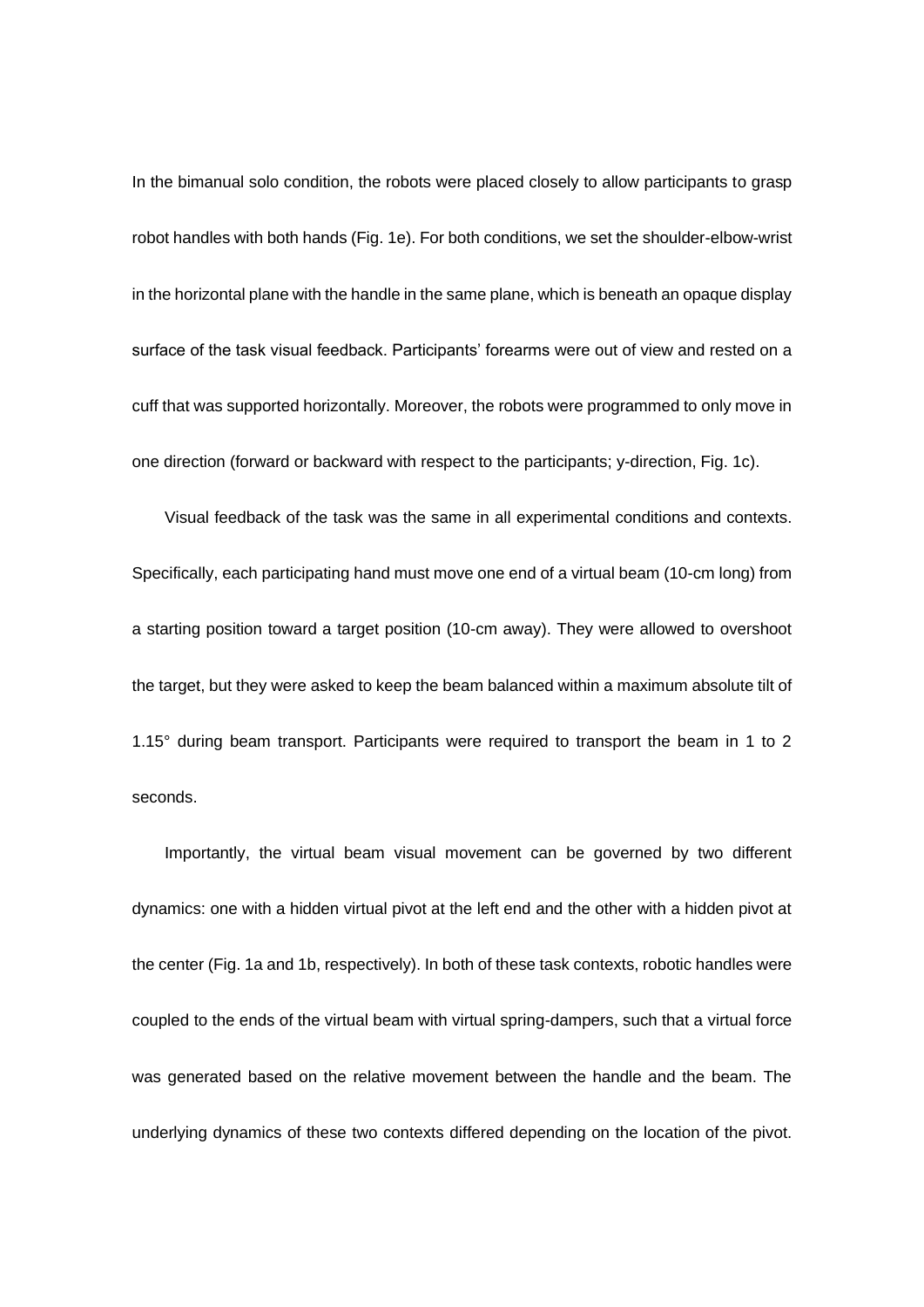For the asymmetric context, the pivot was located to the left side of the beam and two hands acted on the beam through asymmetric moment arms (length ratio 9:10 for left versus right). Moreover, as both hands are on the right side of the pivot, they produce counterclockwise (CCW) moment if they are moving in front of the beam, and clockwise (CW) moment if they are moving behind the beam. In contrast, for the symmetric context, the pivot was located at the center of the beam and two hands acted on the beam through symmetric moment arms (same length). Furthermore, the hands on the left and right side of the beam have opposite moment production capability.

Beam linear movement was simulated using the equation of motion (Eq. (1)). Beam rotary motion was simulated using Eq. (2) for the left-pivoted beam model and Eq. (3) for the center-pivoted beam model:

$$
\widetilde{F_{1y}} + \widetilde{F_{2y}} = M\ddot{y_p} + B\dot{y_p} \tag{1}
$$

$$
L_2\widetilde{F_{2y}} + L_1\widetilde{F_{1y}} = I\ddot{\theta} + B_p\dot{\theta}
$$
 (2)

$$
L/2(\widetilde{F_{2y}} - \widetilde{F_{1y}}) = I\ddot{\theta} + B_p\dot{\theta}
$$
\n(3)

Parameters of the beam and virtual spring and damper are shown in Table 1. In addition to the participant interaction force measured at handles, the input force for the model was derived from deviations between the handle and the beam in position and velocity:

$$
\widetilde{F_{ny}} = K_H(y_n - y_{n,beam}) + B_H(\dot{y}_n - \dot{y}_{n,beam}) + G \cdot F_{ny} \qquad n = 1,2 \tag{4}
$$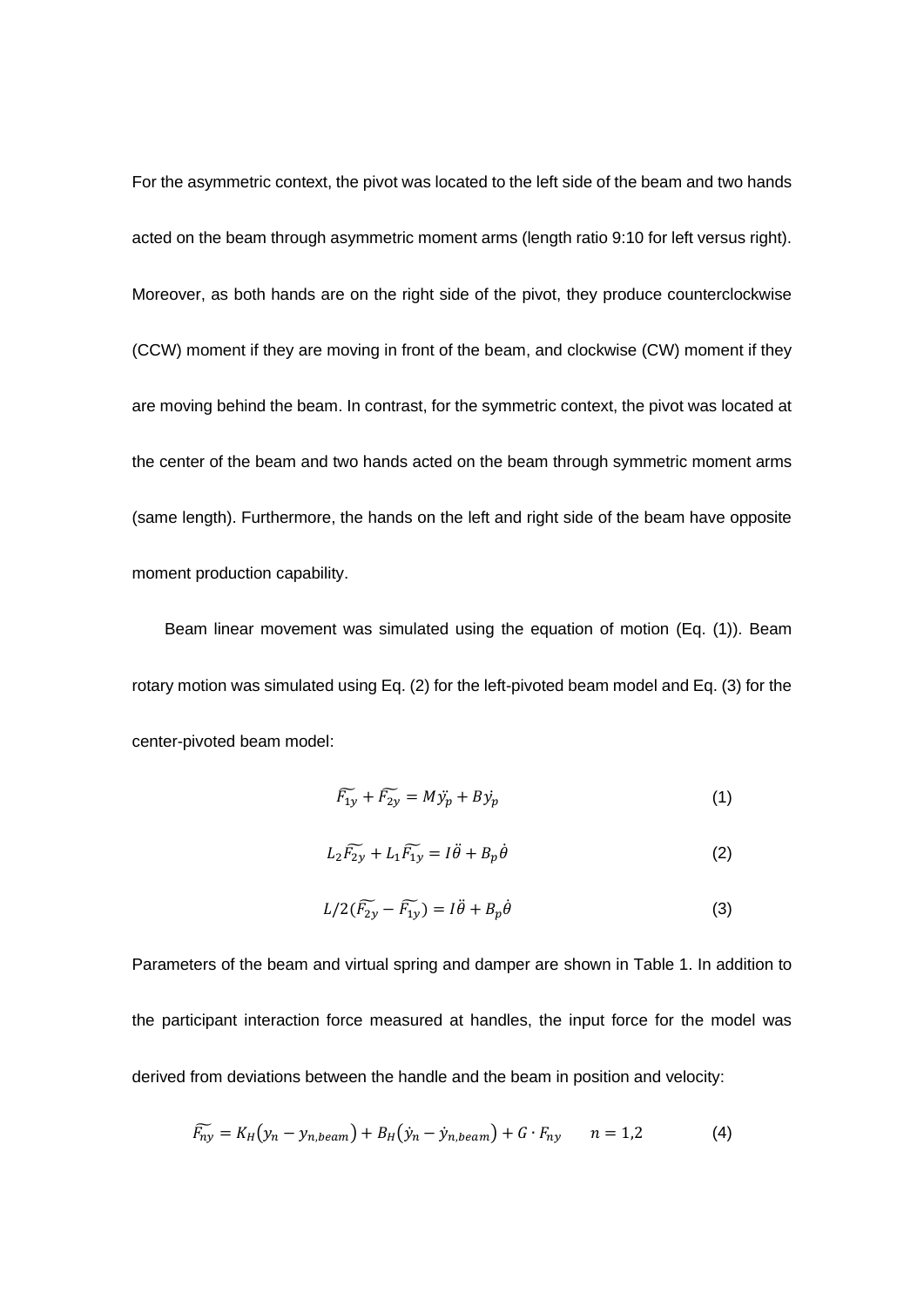The following equation calculated the feedback force from the beam:

$$
F_{ny,fb} = -K_T(y_n - y_{n,beam}) \qquad n = 1.2 \tag{5}
$$

| Coefficients                                   | Value                                   |
|------------------------------------------------|-----------------------------------------|
| M Weight of the virtual beam (kg)              | 1                                       |
| $L$ Length of the virtual beam (m)             | 1 (Center-pivoted)<br>10 (Left-pivoted) |
| B Virtual beam transportation viscosity (Ns/m) | 0.1                                     |
| $B_n$ Virtual beam rotational viscosity (Nms)  | 0.1                                     |
| $K_H$ Force input spring stiffness (N/m)       | 100                                     |
| $B_H$ Force input damper viscosity (Ns/m)      | 5                                       |
| $G$ Force input gain $(-)$                     | 0.1                                     |
| $K_T$ Force feedback spring stiffness (N/m)    | 400                                     |

Table 1. Parameters of the virtual beam

## *C. Protocol*

We investigated the effects of two factors on task performance: Condition (the number of agents: dyads versus solos) and Context (asymmetric versus symmetric beam dynamics). The order of presentation of the experimental condition was counterbalanced such that half of the participants executed the solo task first and then moved to the paired task, and vice versa for the other half of the participants. Within each condition, the symmetric condition was always performed before the asymmetric condition. Each participant started to move the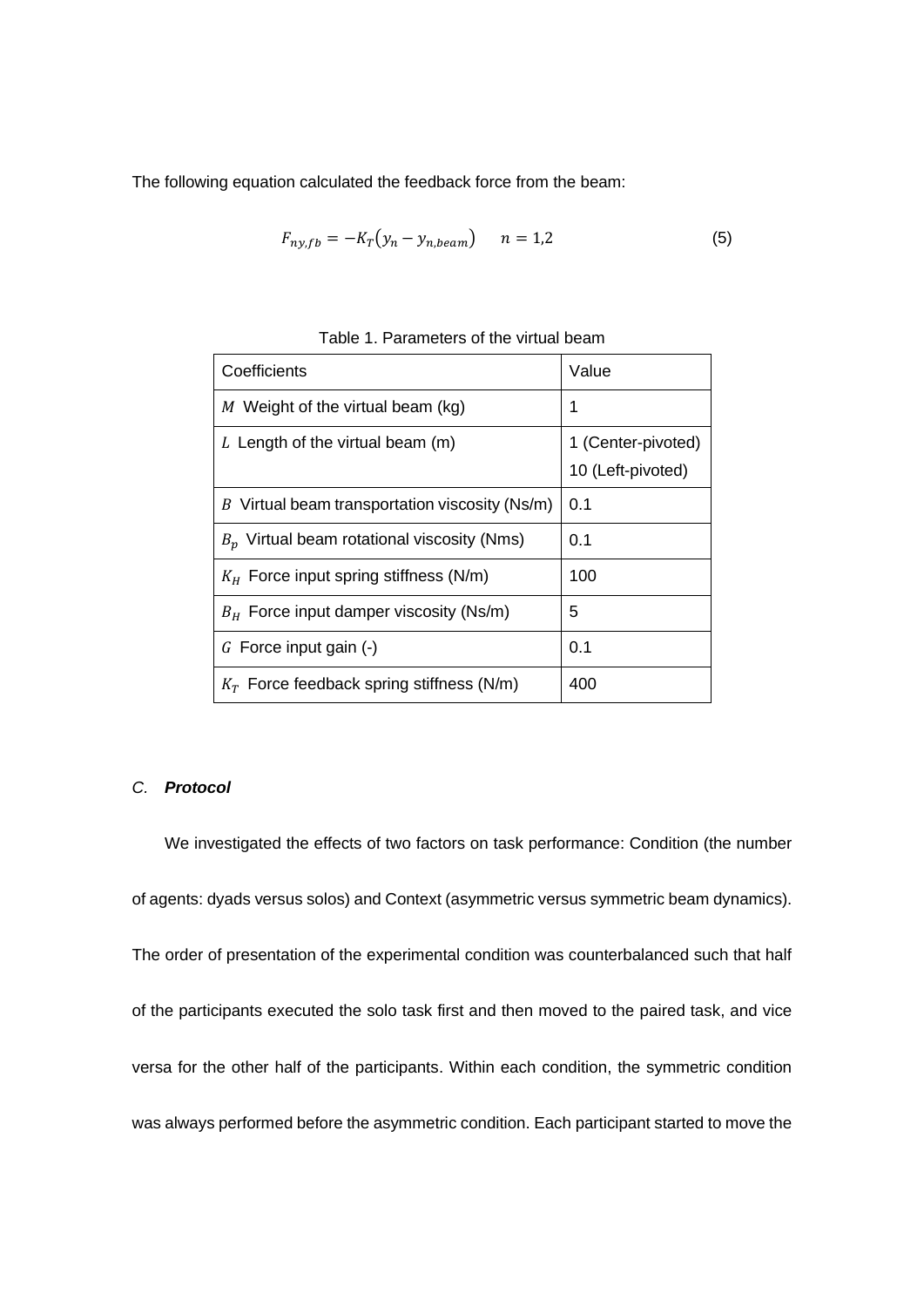manipulandum when the start color on the visual display changed. On each trial, the participant then moved the beam only in one direction until the beam reached the target, at which point the robotic manipulandum returned the arm to the initial position. Participants reentered the start area by themselves. In all conditions and contexts, the experiment continued until participants performed 40 successful trials or a maximum of 250 total trials.

#### *D. Quantification of performance*

The task performance of dyads and individuals was quantified by three metrics: number of trials performed to achieve 40 successful trials, beam transport time and maximum absolute beam tilt angle. The number of total trials quantifies the overall task performance, with a larger number indicating a greater difficulty with complying with the task requirements. Beam transport time is defined as the time between the start of the trial to when both ends of the displayed beam passed the target, and therefore quantifies task completion speed. Maximum absolute beam tilt angle, measured during beam transport, quantifies the accuracy of task performance. Note that the task did not explicitly require participants to minimize beam tilt. However, a smaller maximum absolute beam tilt angle would denote subjects adopting a larger 'safety margin' with respect to the required task success threshold.

For both the maximum beam tilt angle and transport time, we computed the mean value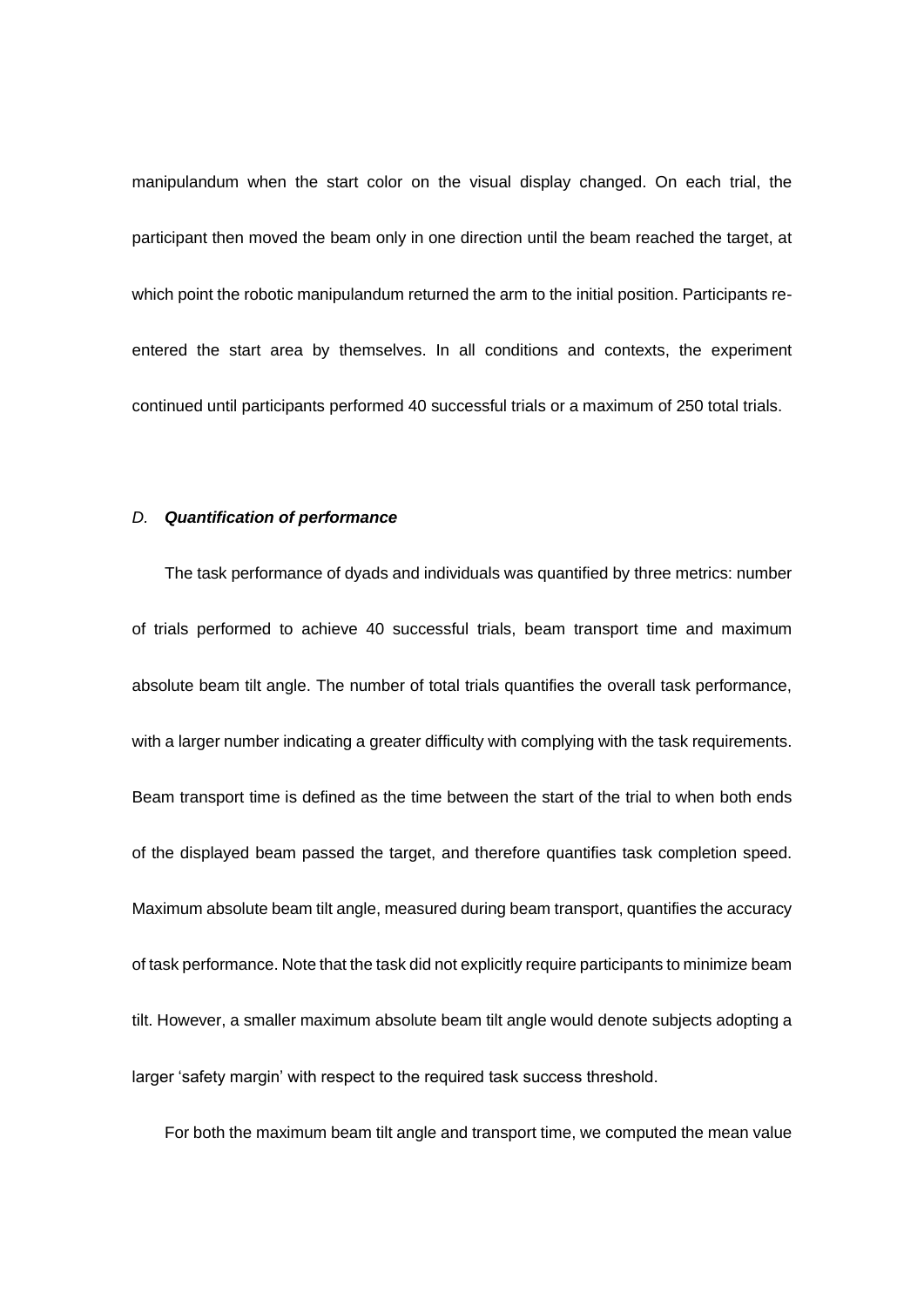of the first and last five successful trials to represent the task performance at the beginning and end of the block of trials for each condition, respectively. This enabled us to measure the extent to which performance may have improved across successful trials<sup>19</sup>. Furthermore, to quantify the extent to which task performance might have differed between solo and dyadic conditions, we computed the difference in these three performance metrics between these two conditions.

For statistical analysis, we excluded one pair of participants because their behavior was identified as an outlier (maximum beam tilt angle was greater than  $\pm 2.5$  standard deviations). Subsequently, we used one-sample t-tests for the dyad-solo difference for the total number of successful trials to quantify whether there were differences between two conditions. We used two-way repeated ANOVA (two factors; Context: symmetric, asymmetric; Trial: first and last five trials) to assess differences between dyadic and solo conditions in maximum beam tilt angle and beam transport time. Statistically significant interactions were further analyzed using post-hoc comparisons, and one-sample t-tests were used for each condition to identify the presence of non-zero differences between dyadic and solo conditions. Bonferroni corrections were applied to comparisons within each metric.

## *E. Quantitative identification of participants' roles*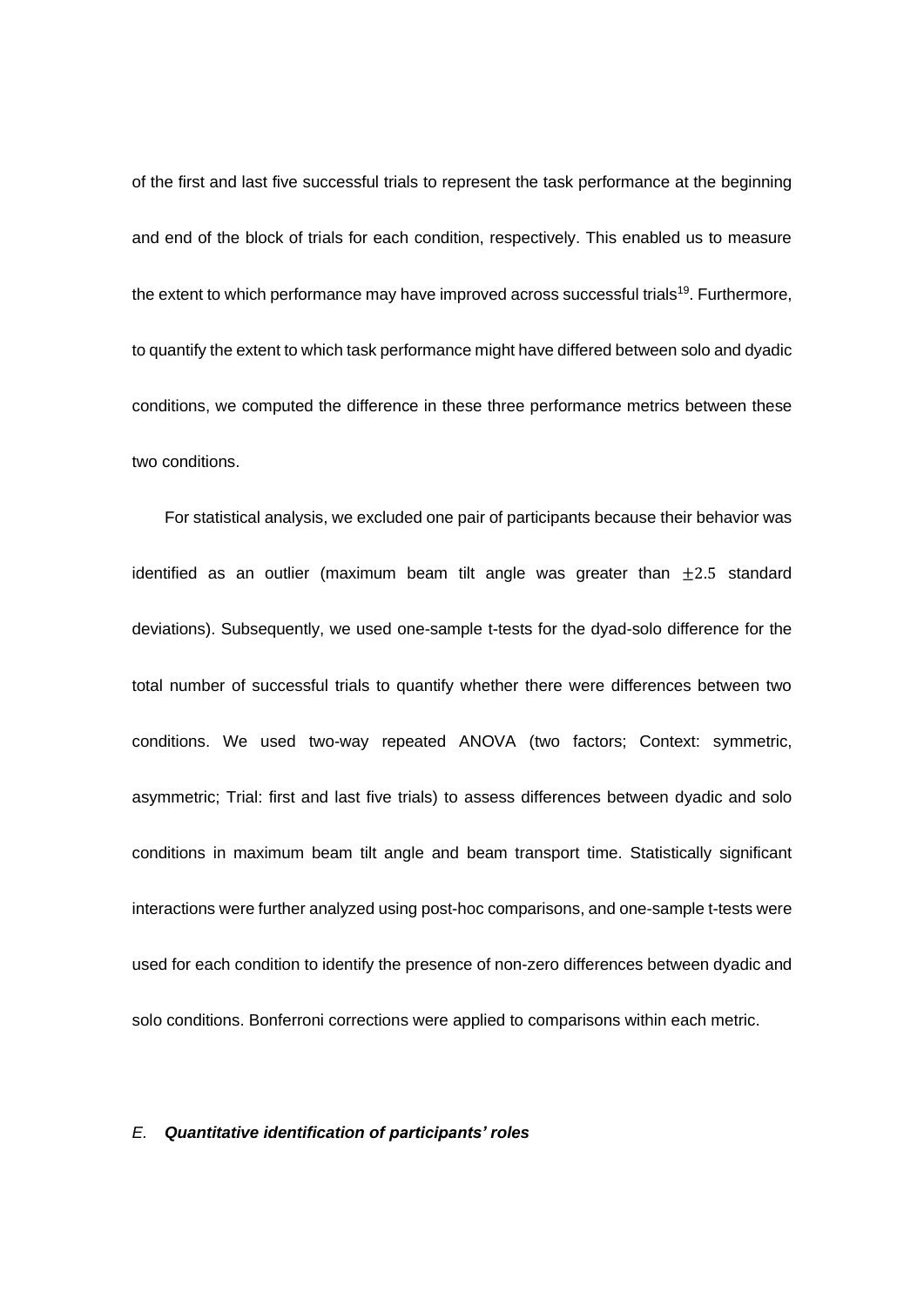Prior research of physical joint actions has revealed that agents can take on different roles, e.g., "active-passive" and "acceleration-deceleration"<sup>15</sup>, "executor-conductor"<sup>23</sup>, and "pushing-pulling"<sup>18</sup>. In the present work, both participants in dyads or both hands of individual agents must coordinate their pushing/pulling actions to achieve the task goal, but two hands may not move at the same speed and therefore one could be spatially and/or temporally leading the other. To quantify this phenomenon, we will use the same definitions developed by previous studies of joint motor tasks: the "leader" leads the actions while the action by the "follower" lags<sup>24</sup>. Thus, we compared the mean position difference of left versus right handles within each trial. A positive value represents that the left agent/hand spatially led the right one. Other joint motor task studies have shown that cooperating participants often do not make equal contributions to the task<sup>25</sup>. Therefore, we also compared the difference in mean absolute force between the left and right hands within each trial. A positive value represents that the left agent/hand used more force than the right one.

To assess the effect of repeated practice across trials, we computed the average value of the above two role-specialization metrics (handle position difference and force difference) from the first and last five successful trials to evaluate the relative contribution of the two hands at the initial and final portion of a block of trials for each condition, respectively. For statistical analysis, we also excluded the same pair of participants identified from the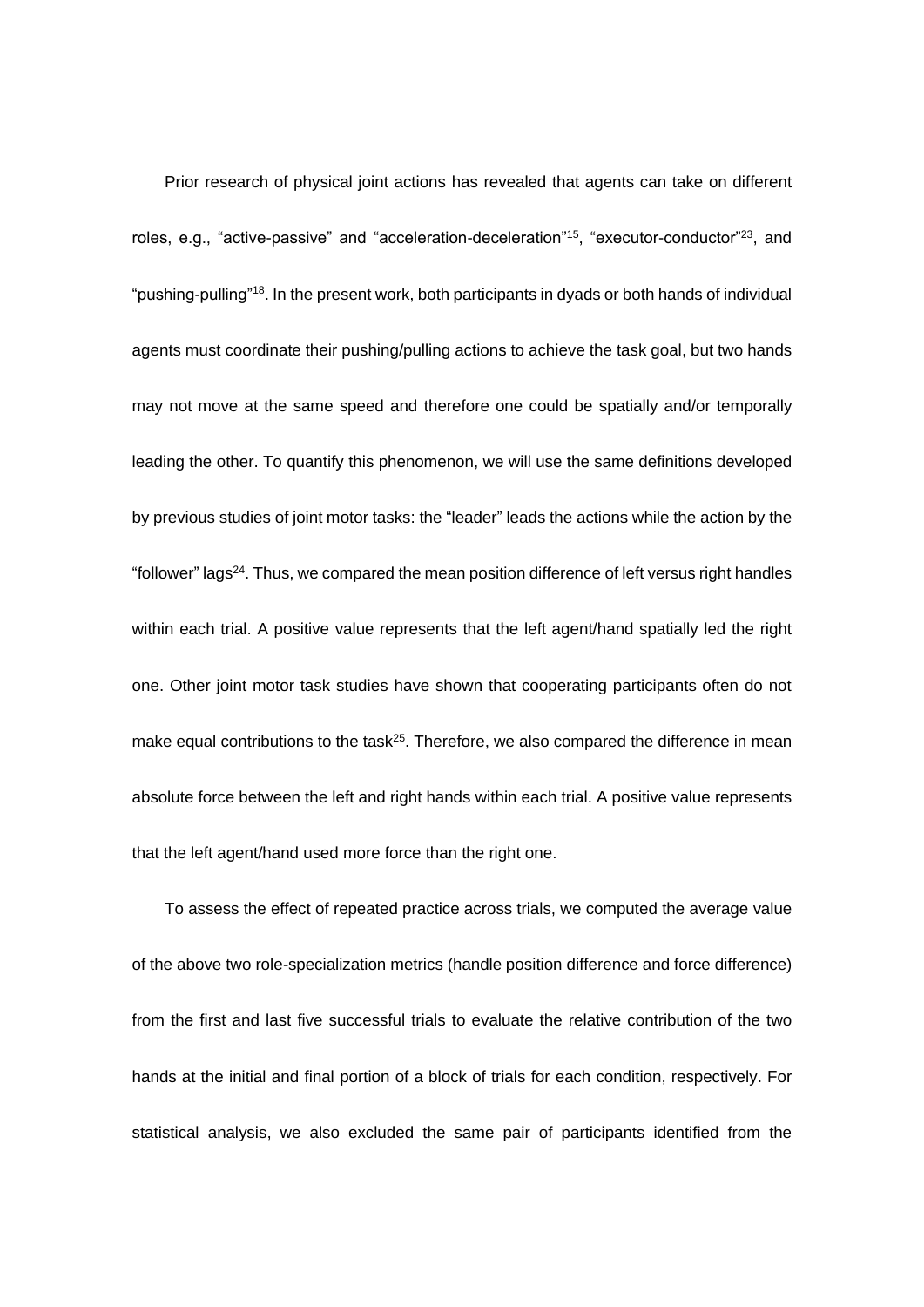performance analysis. Subsequently, we used two-way repeated ANOVA (two factors; Context: symmetric, asymmetric; Trial: first and last five trials) for both metrics. Statistically significant interactions were further analyzed using post-hoc comparisons, and one-sample t-tests were used for each condition to determine the presence of non-zero differences between the left and right agents/hands. Bonferroni corrections were applied to comparisons within each metric.

## **III. RESULTS**

Dyads and solos were able to accomplish 40 successful trials in all conditions and contexts. This section describes how participants executed our task in the symmetric and asymmetric contexts and whether task execution differed when comparing collaborative versus individual performances in each context.

# *A. Dyads performed better than solos in the asymmetric, but not in the symmetric*

#### *context*

To be successful, all participants had to transport the virtual beam by ensuring a tilt angle less than 1.15°. Dyads tilted the beam less than solos in the asymmetric context but tilted the beam more than solos in the symmetric context (main effect of Context:  $F(1,13) = 104.5$ , p < 0.001, Fig. 2a). Furthermore, for the asymmetric conditions, one-sample t-tests revealed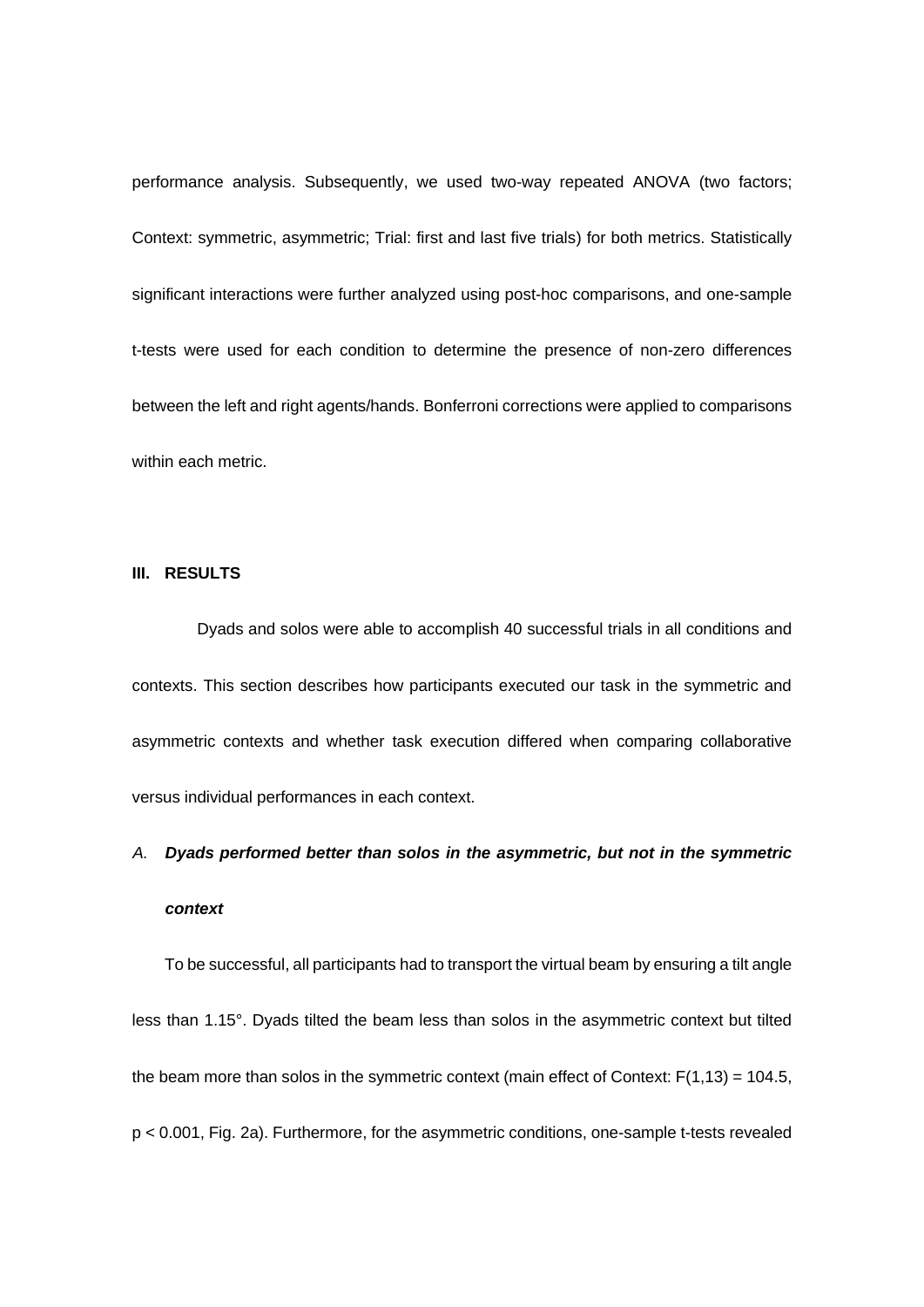that dyads exhibited significantly smaller tilt than solos in the last five successful trials ( $p =$ 0.001), but not in the first five successful trials. In contrast, dyads exhibited significantly larger tilt than solos in the symmetric conditions for both first and last five successful trials (p < 0.001 and  $p < 0.01$ , respectively).

We also asked all participants to execute the task in no less than 1 second and no more than two seconds for performance to be considered successful. We found a significant Context  $\times$  Trial interaction (F(1,13) = 6.33, p = 0.026, Fig. 2b). However, post-hoc comparisons did not reveal significant differences between conditions after Bonferroni corrections. One-sample t-test showed that transport time for dyads was significantly longer than solos only in the last five trials of the symmetric context ( $p < 0.01$ ), and no difference was found in other conditions.

Lastly, the total number of trials required to accomplish 40 successful trials was not significantly different between solo and dyadic conditions in the asymmetric context. However, dyads required more trials than solos in the symmetric context (Fig. 2c). Onesample t-tests revealed a significantly larger number of trials in the dyadic than solo performance of the symmetric context (p < 0.001). Furthermore, the total number of trials of dyadic conditions compared to solo conditios of the symmetric context is significantly larger than the asymmetirc condition ( $p < 0.001$ ). Across all three behavioral metrics, we found that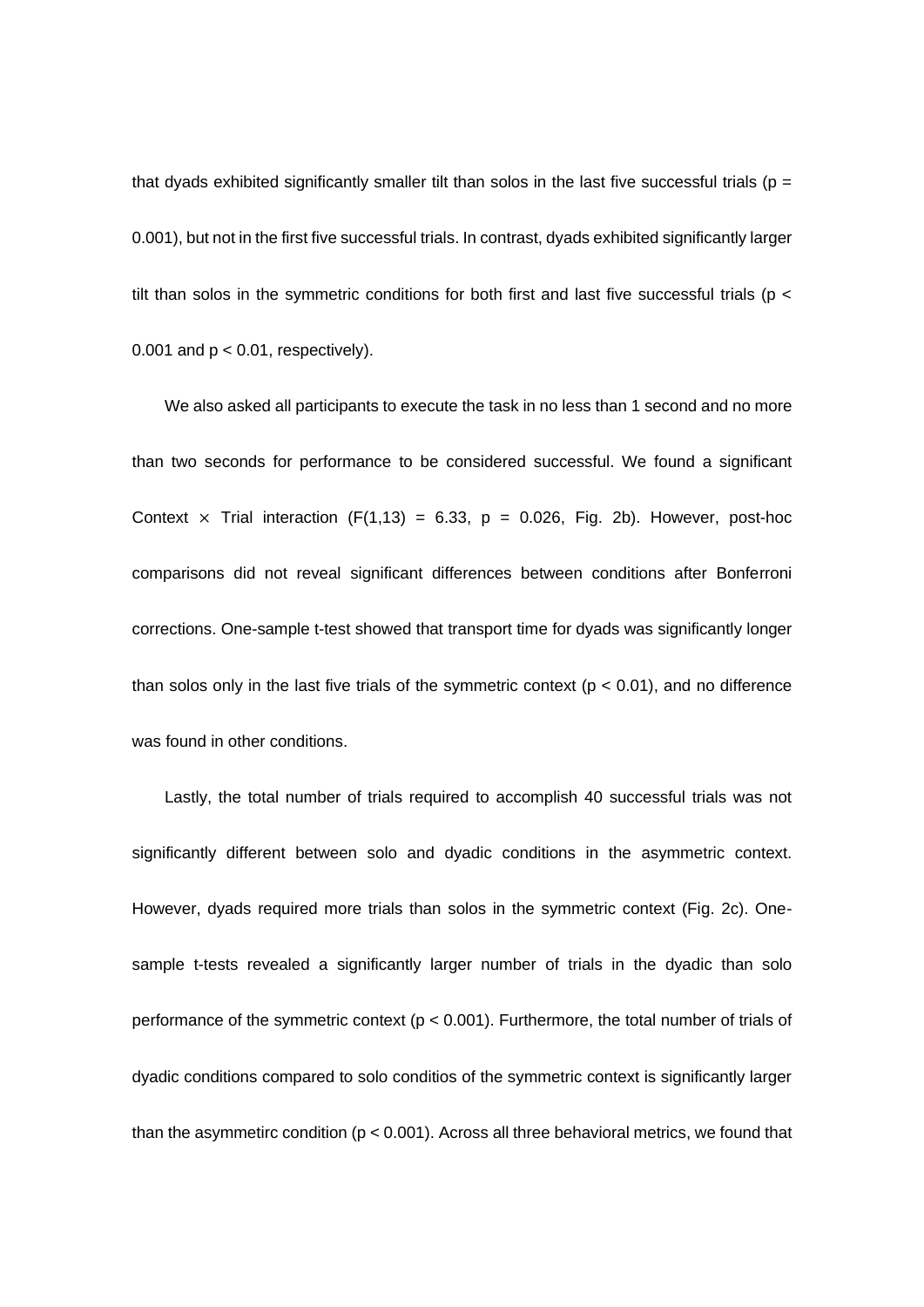dyads performed better than solo mostly when performing the task in the asymmetric context,



whereas solos performed better than dyads mostly in the symmetric context.



#### *B. Role specialization emerged during performance in the asymmetric, but not the*

#### *symmetric context*

Although solos and dyads performed similar movements in our beam transport task, their movement execution was different across task contexts. Figures 3 and 4 show representative time plots of dyadic performance in the asymmetric and symmetric context, respectively. A difference in the agents' position can also be noticed (Fig. 3a and b), i.e., the agents moved differently when performing the task in the asymmetric context.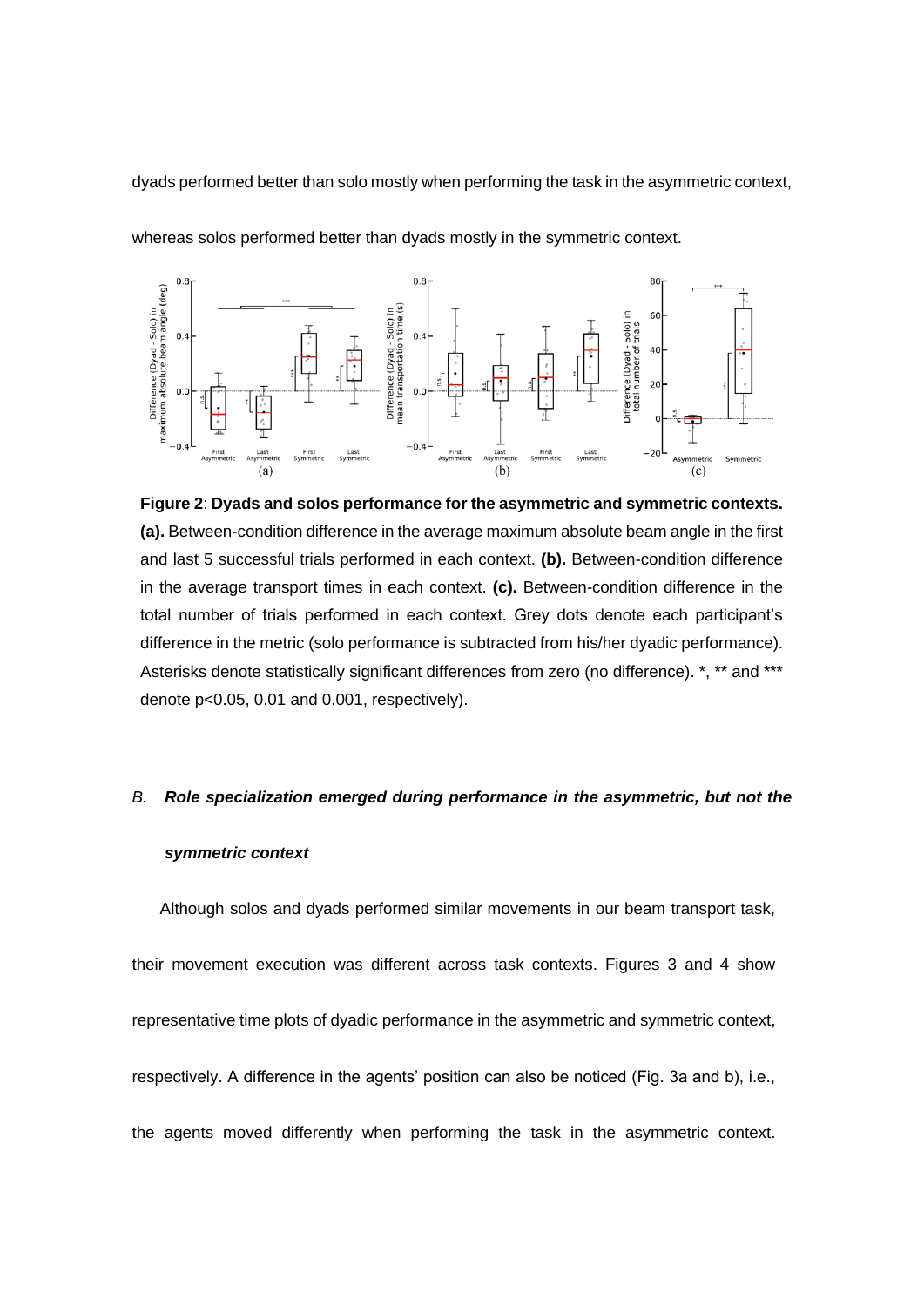Specifically, for the asymmetric context the left and right agents applied forces in opposite directions (Fig. 3c). In contrast, these differences disappeared in the symmetric context (Fig. 4a, b and c, d). These observations suggest that participants used different control strategies in the two task contexts to achieve the same goal.

*C.*



**Figure 3**: **Representative handle position and force trajectories from dyad performance: asymmetric context. (a)**. Right and left handle position. **(b)**. Difference between left- and right-handle positions. **(c)**. Force applied to the left and right handles. **(d)**. Difference between force applied to the left and right handles.



**Figure 4**: **Representative handle position and force trajectories from dyad performance: symmetric context.** Handle position and force data from the same representative dyad shown in Figure 3 are shown in the same format for the symmetric context.

To quantify the spatial coordination between two hands, we subtracted the right handle

position from that of the left handle (left minus right) so that a positive value would denote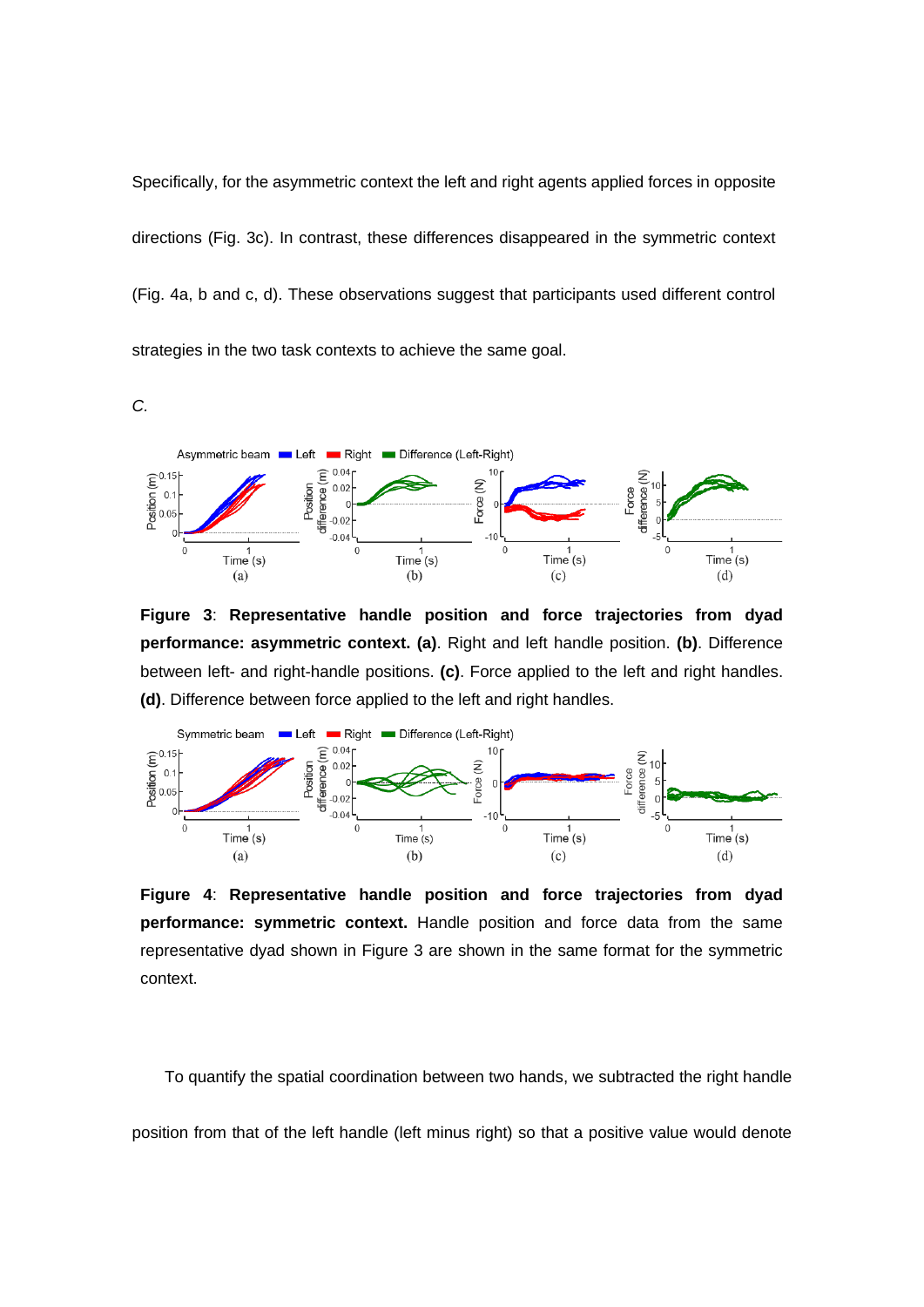left-handle leading. We show that the left participant's handle within dyads and the left hand of solo participants led the right handle in the asymmetric context, but not in the symmetric context, during the last five successful trials (Fig. 5a). In contrast, during the first five successful trials, small position differences between two hands were found with similar magnitude for both symmetric and asymmetric contexts, in both dyadic and solo conditions.

The above observations were confirmed by statistical analysis. For the dyadic conditions, we found significant main effects of Trial ( $F(1,6) = 11.62$ ,  $p = 0.014$ ) and Context  $(F(1,6) = 56.36, p < 0.001)$ . For the solo conditions, we found a significant Trial  $\times$  Context interaction  $(F(1,13) = 24.79, p < 0.001)$ . Post-hoc tests revealed that spatial left-lead was greater during the last than the first five successful trials in the asymmetric context ( $p <$ 0.001), and that spatial left-lead was greater in the asymmetric than the symmetric context during the last five successful trials ( $p = 0.001$ ). Lastly, one-sample t-tests further confirmed this phenomenon, with only the spatial lead during the last five trials in the asymmetric contexts being significantly different from zero ( $p = 0.002$  and  $p = 0.003$  for dyadic and solo condition respectively).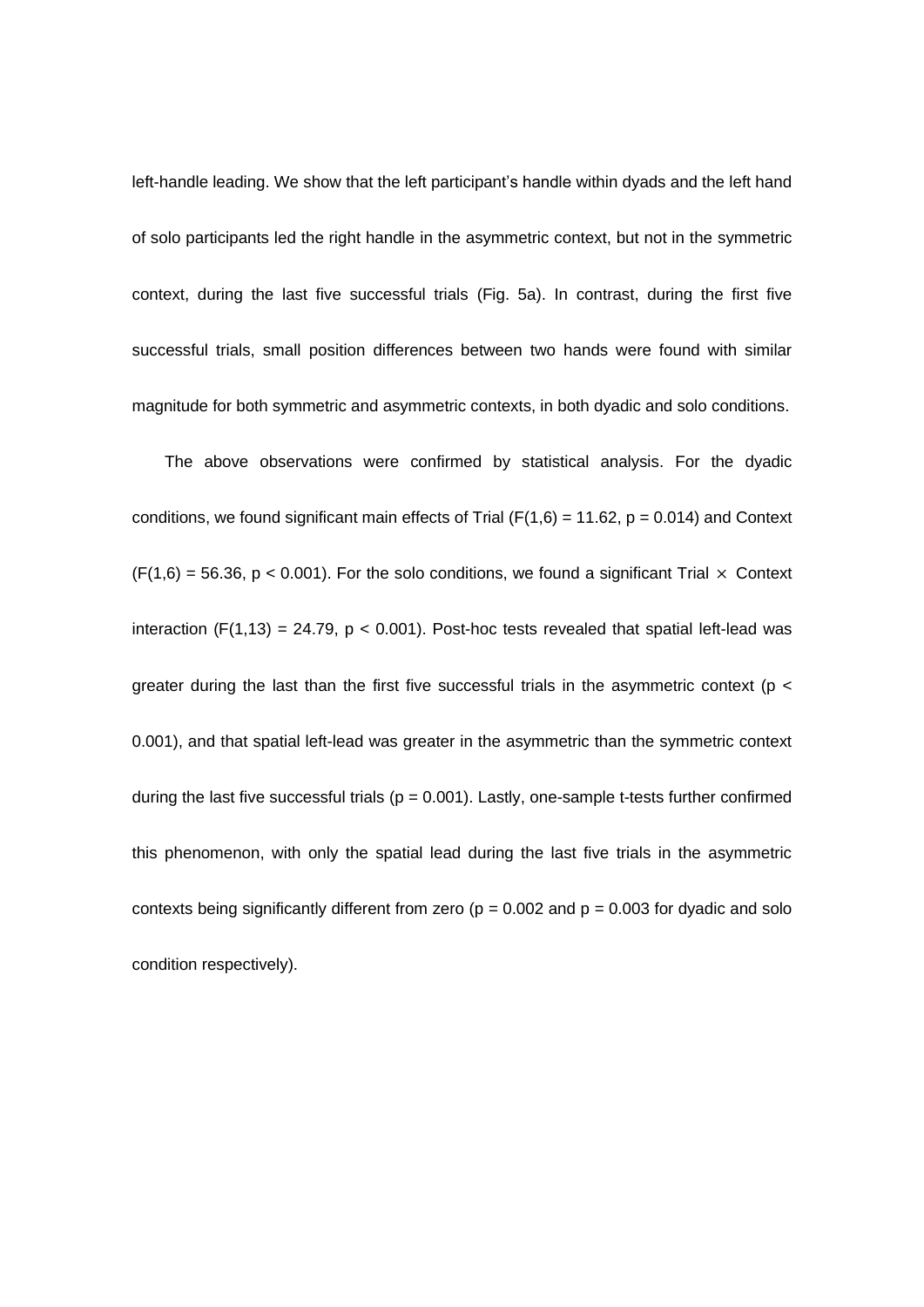

**Figure 5**: **Spatial coordination and measured handle forces: asymmetric and symmetric contexts. (a).** Across-condition (Dyadic and Solo) comparisons on differences between left and right mean handle position of the first and last five trials for each task context (asymmetric and symmetric). **(b).** Across-condition (Dyadic and Solo) comparisons on differences between left and right mean absolute handle force of the first and last five trials for each task context (asymmetric and symmetric). Grey dots are data from each dyadic and solo conditions. Asterisks denote statistically significant differences between trials and contexts (\*, \*\* and \*\*\* denote p<0.05, 0.01 and 0.001, respectively).

To quantify the relative force contribution from two hands, we quantified the differences in mean absolute force between two hands (left minus right). We found greater force differences in the asymmetric than symmetric contexts during the first and last five trials for both dyadic and solo conditions (Fig. 5b). Specifically, the left participant (or hand) used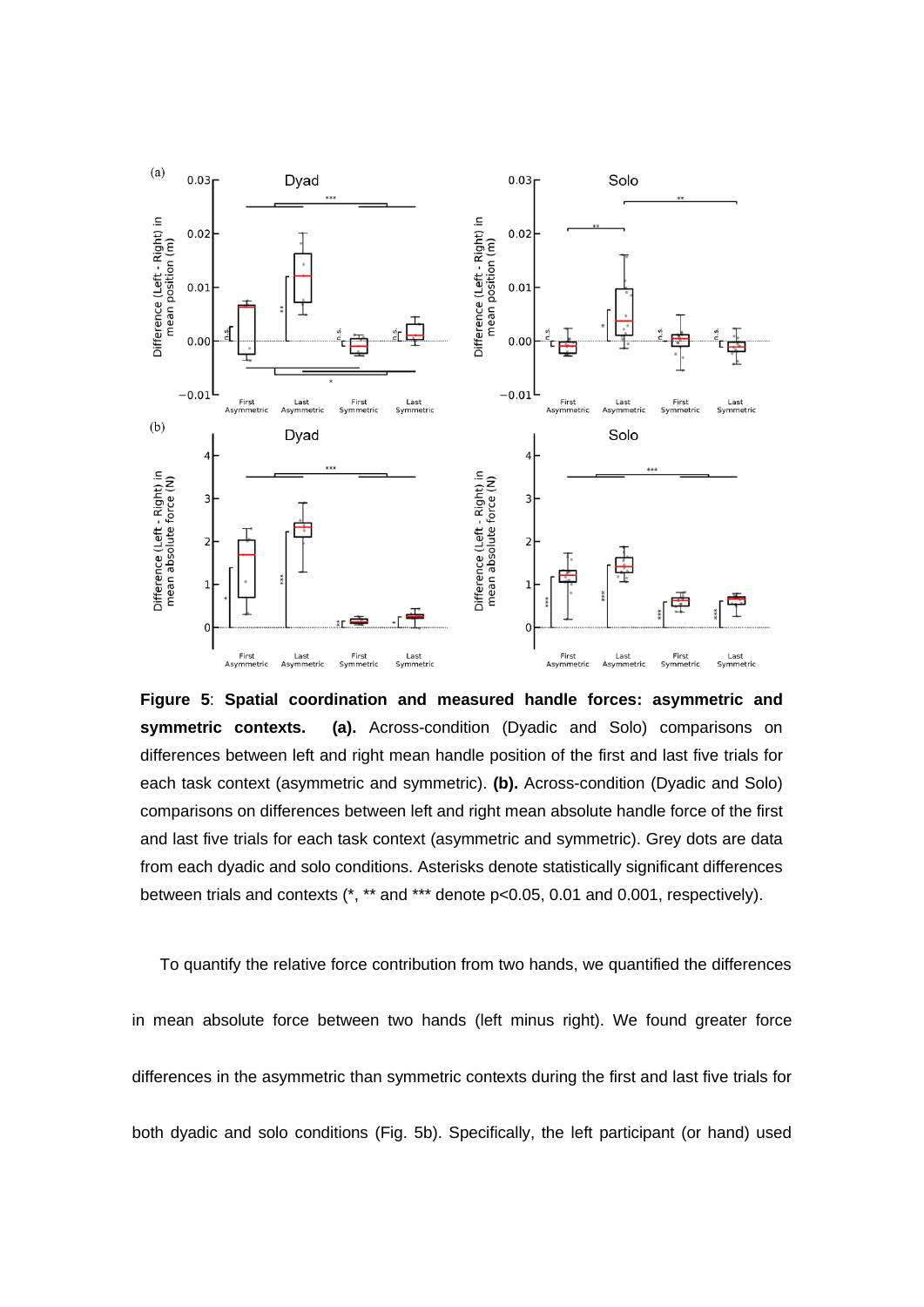larger force than the right participant or hand in the asymmetric context. Statistical analysis confirmed the significant main effect of Context for both dyadic and solo conditions ( $F(1,6) =$ 127.15,  $p < 0.001$  and  $F(1,13) = 192.72$ ,  $p < 0.001$ , respectively). This suggests a greater left-right force difference in the asymmetric than symmetric condition. We also found a significant main effect of Trial for solo condition ( $F(1,13) = 5.71$ ,  $p = 0.033$ ), and one-sample t-tests showed that left-right force difference in all conditions were significantly greater than zero ( $p < 0.005$ ).

In summary, we found differences in handle position and force when comparing task context across solos and dyads. Specifically, when solos and dyads performed the asymmetric context, one handle consistently led and exerted more force than the other. In contrast, no clear position or force differences were found when solos and dyads performed the symmetric context.

#### **DISCUSSION**

In the asymmetric context, there was no significant difference in the transport time between dyads and solo participants (Fig. 2b). However, dyads achieved a significantly smaller beam angle than solo participants (Fig. 2a). In contrast, in the symmetric context, performance by solos was characterized by significantly shorter transport times, smaller beam angles, and fewer trials. That is, dyads performed better in the asymmetric context,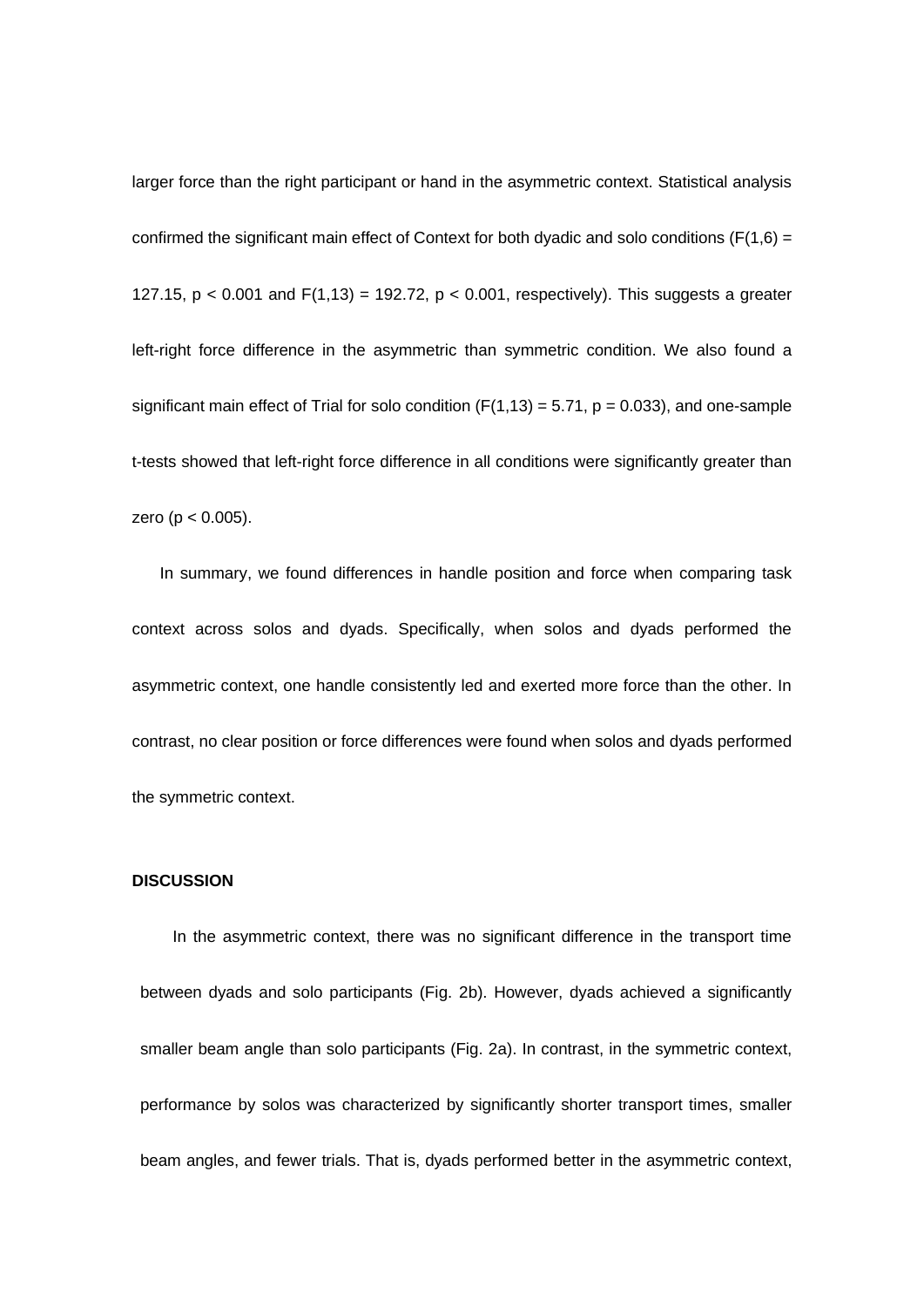the only experimental condition where role differences were observed. In fact, in the symmetric context where dyads did not exhibit clear role differences, the beam was less stable and dyads required more transport time and trials than solos. Overall, these results support our hypothesis that spontaneous role specialization enables dyads to outperform solos, rather than better performance arising from two participants cooperating to attain a common goal per se. Therefore, two are not always better than one when performing collaborative tasks.

# *A. Spontaneous role specialization in physical joint actions: dyadic and solo conditions.*

In dyadic physical joint actions, two agents can be assigned to take different roles based on asymmetric constraints imposed by the visuomotor control interfaces. For example, robotic teleoperation tasks may be constrained by different types of physical operations afforded by the robotic slaves<sup>13</sup>, or different fields of view<sup>26</sup> each agent may have access to. In these cases, the pre-determined roles specialization is often designed to match the task constraints, e.g., one agent controls the vertical position of the load with a crane whereas the other one controls the horizontal position of the load with a robot<sup>13</sup>. However, many other collaborative tasks may not explicitly impose asymmetric constraints on how each agent can perform the task, and the participating agents are not directly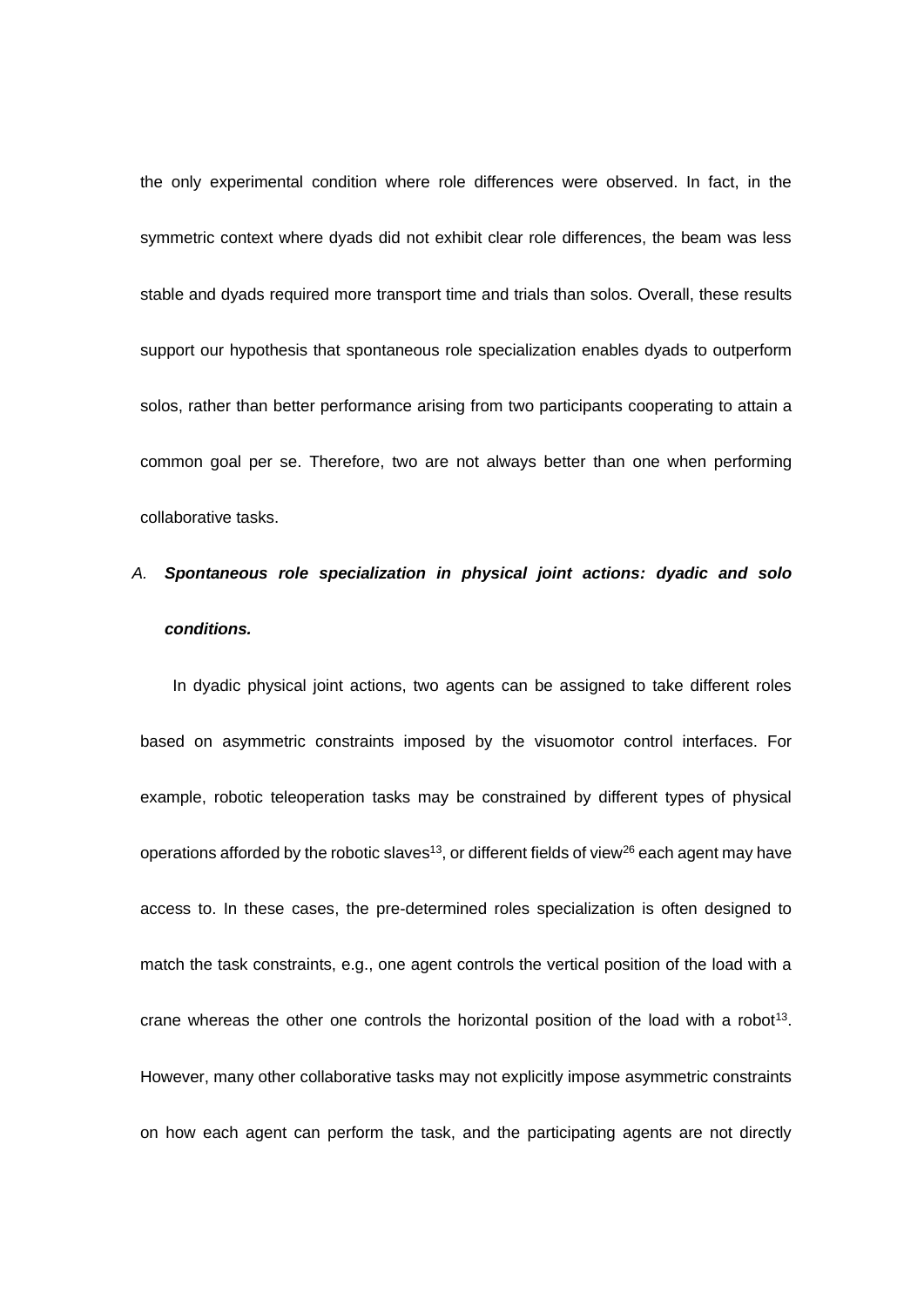assigned different roles. In these cases, role specialization may emerge spontaneously, and this phenomenon has been quantified in task-specific ways in the literature. Reed and Peskin<sup>15</sup> showed that two agents may specialize on performing the acceleration and deceleration phase of a fast crank rotation task. Groten et al.<sup>16</sup> quantified the force contribution in a haptic collaborative tracking task and found that the contribution was asymmetrical between two agents, but that the asymmetry was not consistent across trials within each pair. Moreover, Melendez-Calderon et al.<sup>18</sup> showed that the torque contributions from two agents in a similar haptic collaborative wrist tracking task can be classified into different categories based on distinct asymmetric patterns. However, these patterns were not consistent within or across dyads. Bosga et al.<sup>17</sup> asked dyads to move a rocking board to track different prescribed oscillatory motions by full body motion and demonstrated that one agent is more likely to temporally lead the dyadic movement.

It is important to point out that the task contexts in the above-mentioned studies were symmetric, that is: the same control input to the task from each agent would have the same effect on the task. It has been argued that the extent to which role specialization can emerge in these tasks can be a result of idiosyncratic differences in individuals' sensorimotor capabilities (e.g., speed, accuracy, strength), which may not require pair-wise co-adaptation to make asymmetrical contributions to the task. For example, differences in reaction time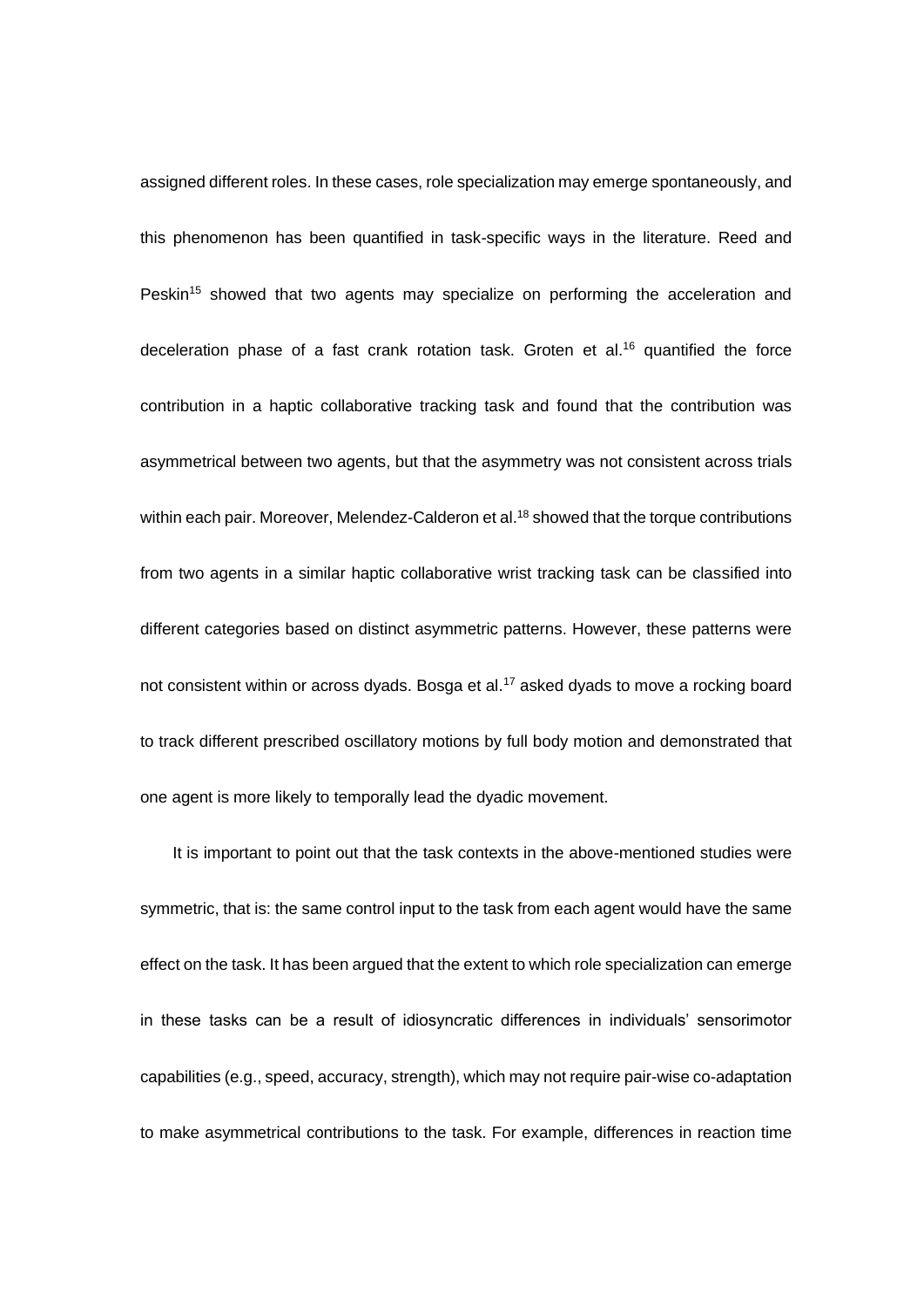and movement speed could lead dyads to exhibit spatiotemporal asymmetry in joint reaching<sup>27</sup>. Therefore, previous work has not found consistent role specialization in symmetric tasks and has often been quantified on a dyad-to-dyad basis, making it difficult to assess common patterns among dyads. In contrast, our recent work<sup>19</sup> demonstrated that consistent role specialization can emerge gradually to take advantage of the implicit asymmetric task context.

Note that computational simulation in that previous work showed that the asymmetric beam movement task has a large solution space for dyadic coordination.<sup>19</sup> Therefore, it is not necessary for dyads to take different roles to successfully perform the task, although symmetric dyadic coordination (i.e., no spatial leader-follower relation) could result in larger peak tilt. In fact, when the asymmetric task context was performed without haptic feedback, no role specialization was found. Therefore, it is likely that dyads exploited the asymmetry of the mechanical leverage in this task to improve performance through a hapticallymediated co-adaptation process. The experimental results of the asymmetric context in the current study are consistent with the findings of our previous work, showing that the left handle spatially led the right handle (Fig. 3(a)), and the force applied on the handles was uneven (Fig. 3(c)). Furthermore, we also showed that individuals adapted to the asymmetric context using a similar inter-limb coordination strategy. In contrast, when performing the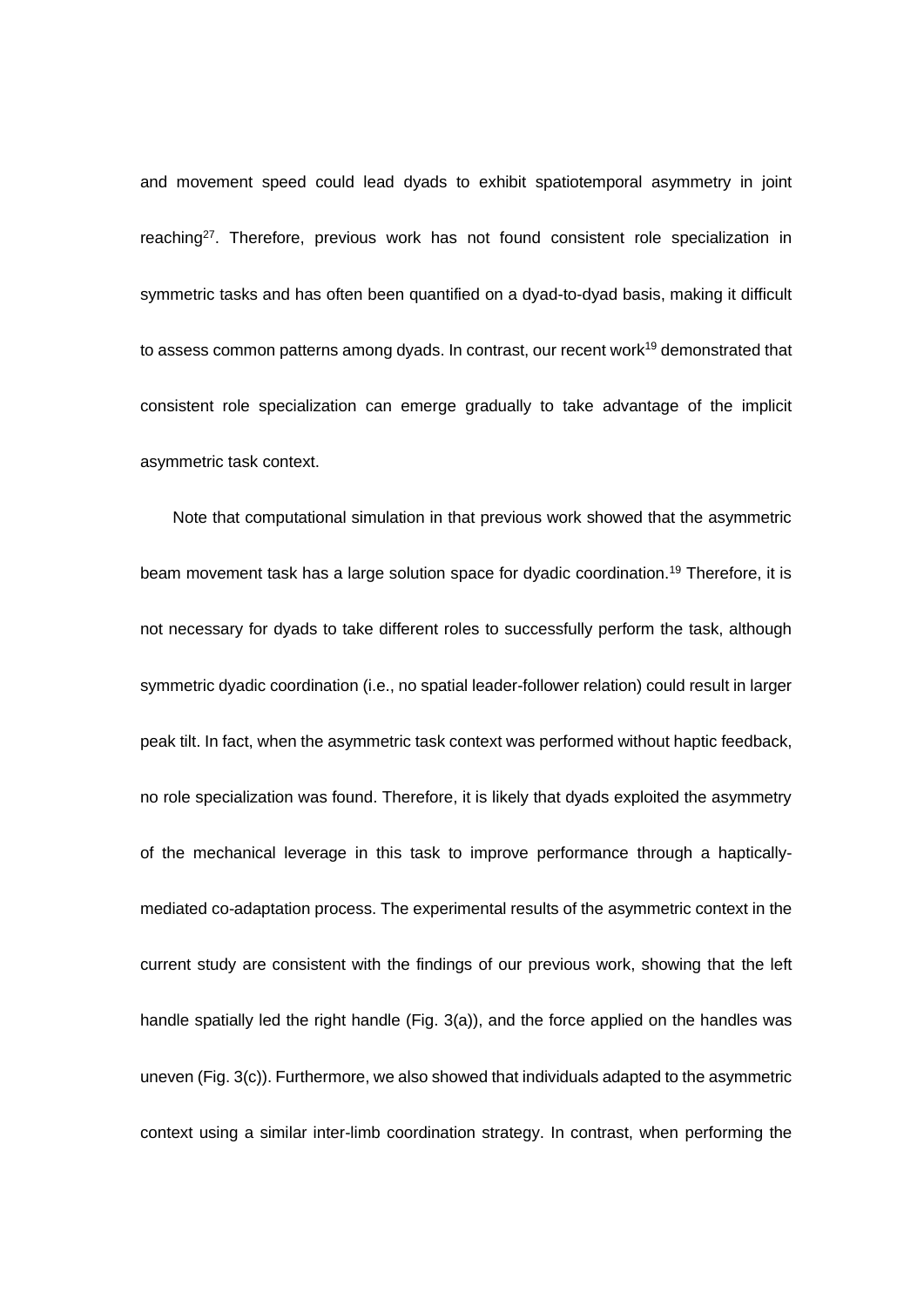task in the symmetric context, role specialization between two limbs was much weaker in both dyads and solos.

When an individual performs a visuomotor task bimanually, two hands may contribute differently even if the task context is symmetrical. Such role specialization could be attributed to the differences in motor control of dominant and nondominant hands. Because the brain has direct access to the internal models of each hand (e.g., strength and variance), the contribution of each hand to the task can be determined in an optimal fashion<sup>28, 29</sup>. Furthermore, the dynamic dominance framework $30$  proposes that control of the dominant and non-dominant hand is predominantly mediated by predictive and reactive control, respectively. Therefore, it is possible that role specialization can directly emerge from allowing each hand to perform in its specialized mode. In one of our previous studies, we showed that the dominant (right) hand can move faster than the non-dominant (left) hand in a symmetric continuous object balance task $20$ . Moreover, there is evidence that bimanual coordination may be organized by the dominant hemisphere, as cross-limb coupling is often asymmetric<sup>31, 32, 33</sup>. However, we did not find strong evidence for unequal contributions by the two limbs in when solos performed the symmetric context. Instead, we found a stronger role specialization in the asymmetric context, which was acquired gradually after repeated exposure to the context. It is unlikely that this role specialization was the result of intrinsic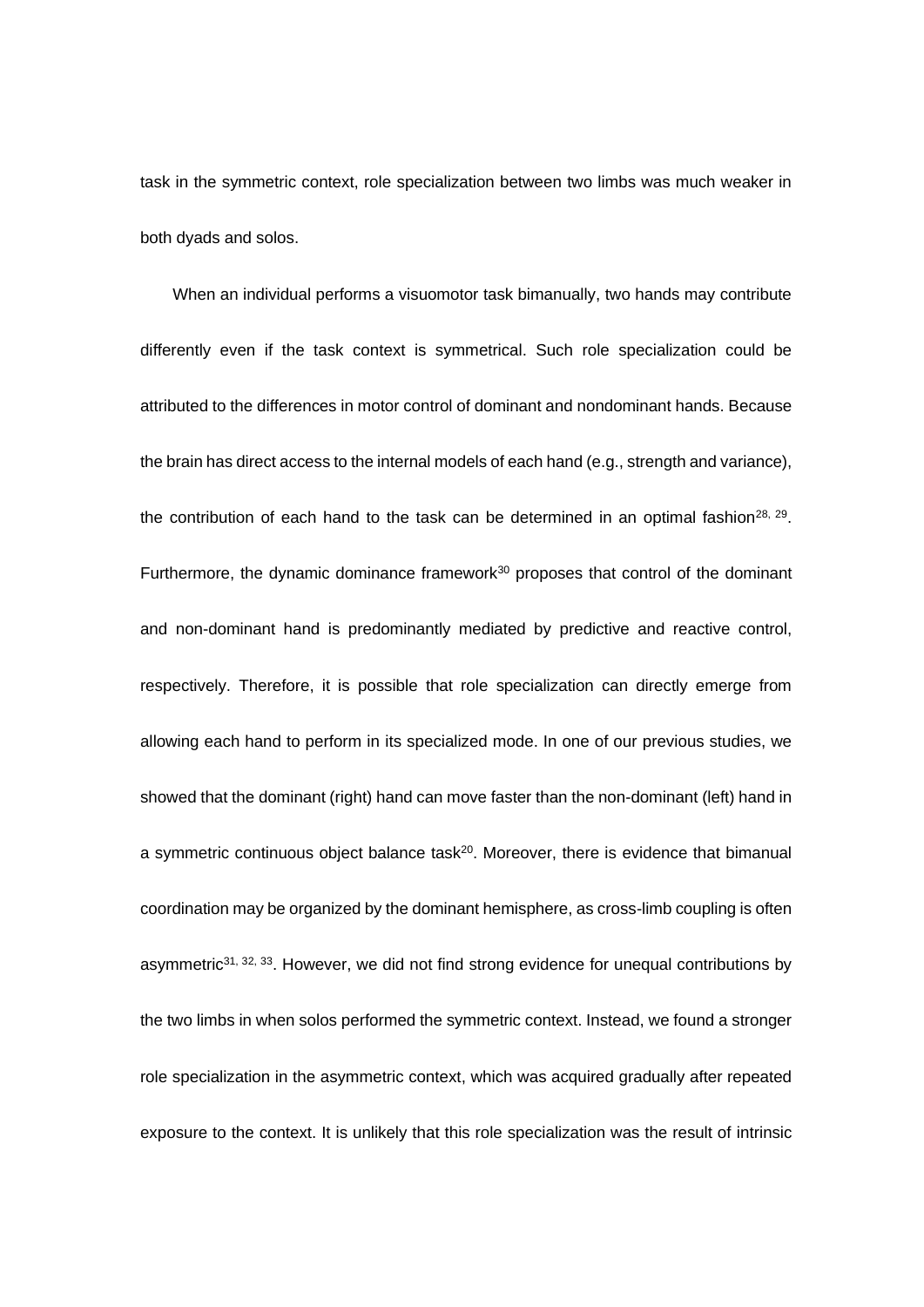differences between the limbs because limb dominance effects do not require practice to be observed. Instead, the emergence of such asymmetric contribution in the solo condition in our results could be explained by a motor learning process in which participants found better coordination strategies to leverage the task asymmetric context.

While both dyads and solo individuals learned to perform the asymmetric context with specialized roles for two hands, the underlying learning process may differ. When learning as an individual, the somatosensory information from both hands can be integrated together with the visual feedback of the object movement to infer the task dynamics, which remains invariant. In contrast, when learning as part of the dyad, an individual can only receive haptic feedback from the consequence of the combination of the task dynamics and the motor actions of the other agent, who may change the motor actions on a trial-to-trial basis. Nevertheless, how such mixed information drives the dyads to adopt the observed coordination pattern remains to be investigated in future studies.

## *B. Spontaneous role specialization may facilitate dyadic performance*

Previous studies using tasks with explicitly assigned asymmetric roles revealed that dyads performed better than individuals. For example, when two agents were assigned to control different dimensions of object movement, dyads could complete the tasks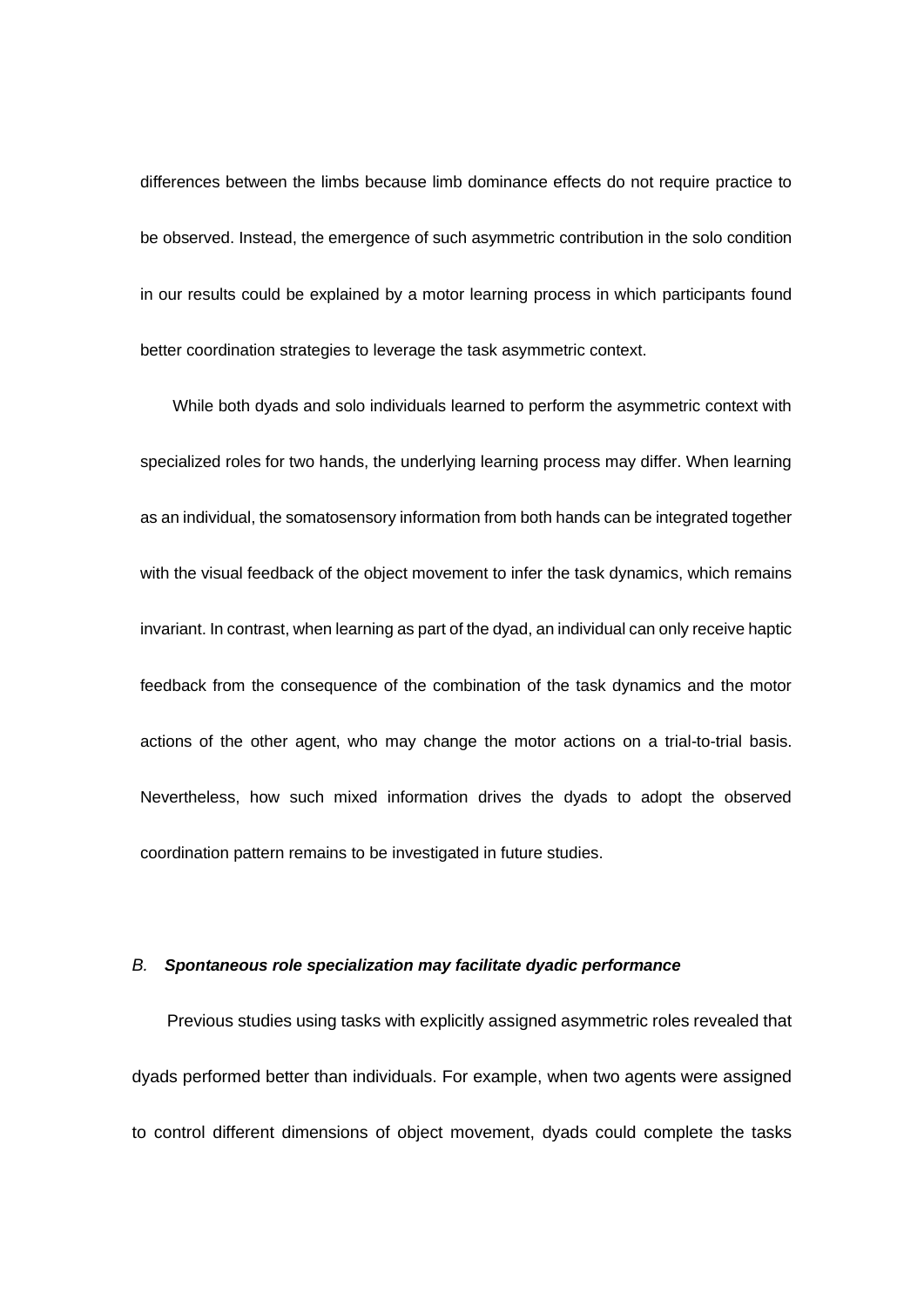faster<sup>13, 34</sup>. In the present study, we found that task performance, i.e., the tilt angle of the beam, was better in dyads than solos for the asymmetric context where consistent dyadic role specialization emerged spontaneously. In contrast, dyadic performance for the symmetric context was worse than solo individuals.

Our results are consistent with the proposition that group benefit may originate from allowing each agent to make contributions that are in line with individual capabilities<sup>6</sup>, this phenomenon manifesting as role specialization. Furthermore, our results can be explained by differences in sensorimotor constraints for controlling bimanual versus joint motor actions. Bimanual coordination might be constrained by inter-limb coupling effects such that greater neural resources may be engaged during asymmetric than symmetric bimanual coordination<sup>35, 36, 37</sup>. Therefore, it is conceivable that bimanual performance in our symmetric context might have been cognitively less demanding than the asymmetric context. An opposite scenario occurs when dyads were asked to perform our task in the symmetric context. Here, spatiotemporal synchronization is difficult because sensorimotor delays and noise challenges each agent's ability to match the movement characteristics of the other. In contrast, when asymmetric actions are produced through role specialization, spatiotemporal synchronization is less important and each individual can focus on a unimanual sub-task, leading to lesser cognitive demand for each agent.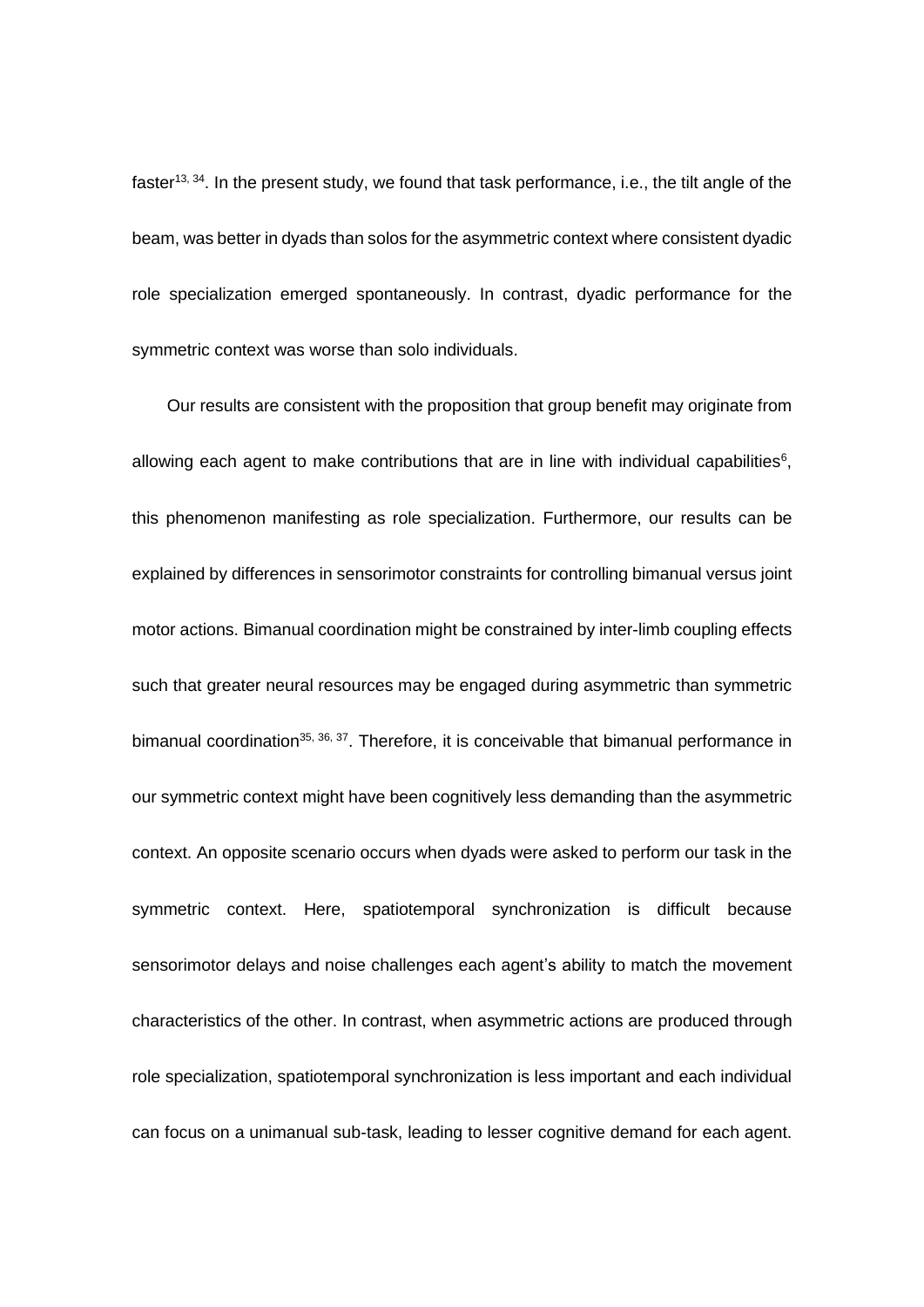Future studies using brain imaging are needed to identify the neural mechanisms involved with haptically-mediated dyadic cooperation.

# *C. Conclusions*

This study is the first to report the relationship between role specialization and performance in virtual haptically-coupled paired and individual tasks. Dyads outperformed solos but only when clear roles emerged through redundant control of a task in an asymmetric context. In contrast, solos outperformed dyads when role specialization did not occur in a context that required shared control by two agents. We conclude that role specialization, rather than dyadic interaction per se, is a key factor underlying superior performance in dyads. That is, two are not always better than one.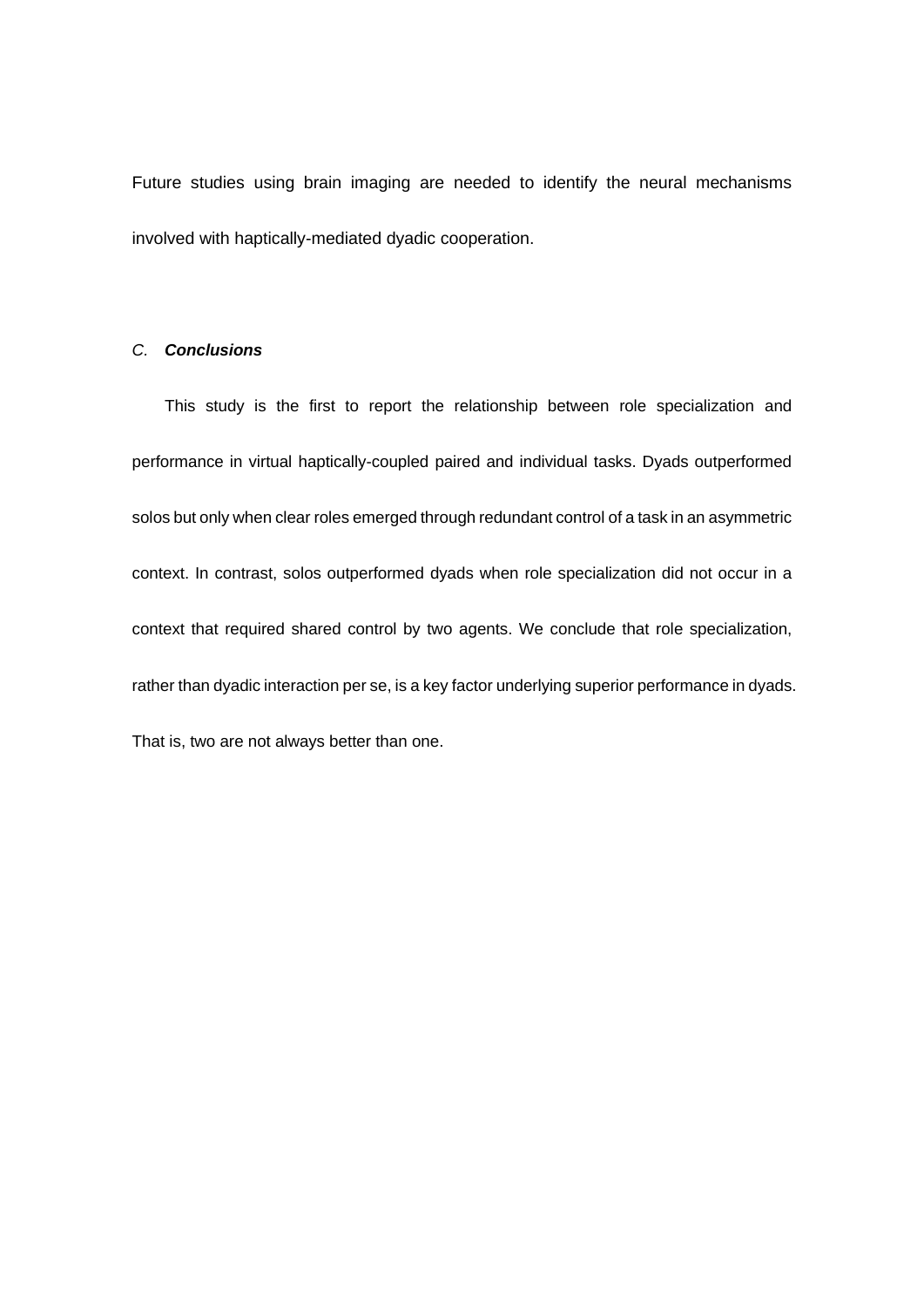# **ACKNOWLEDGMENTS**

This research was supported by a National Science Foundation grant BCS-1827752, the Commissioned Research of NICT, AMED under Grant Number JP21he2202005, Innovative Science and Technology Initiative for Security Grant Number JPJ004596, ATLA, Japan, JST [Moonshot R&D] [Grant Number JPMJMS2034], and JSPS KAKENHI Grant Number JP20K20263.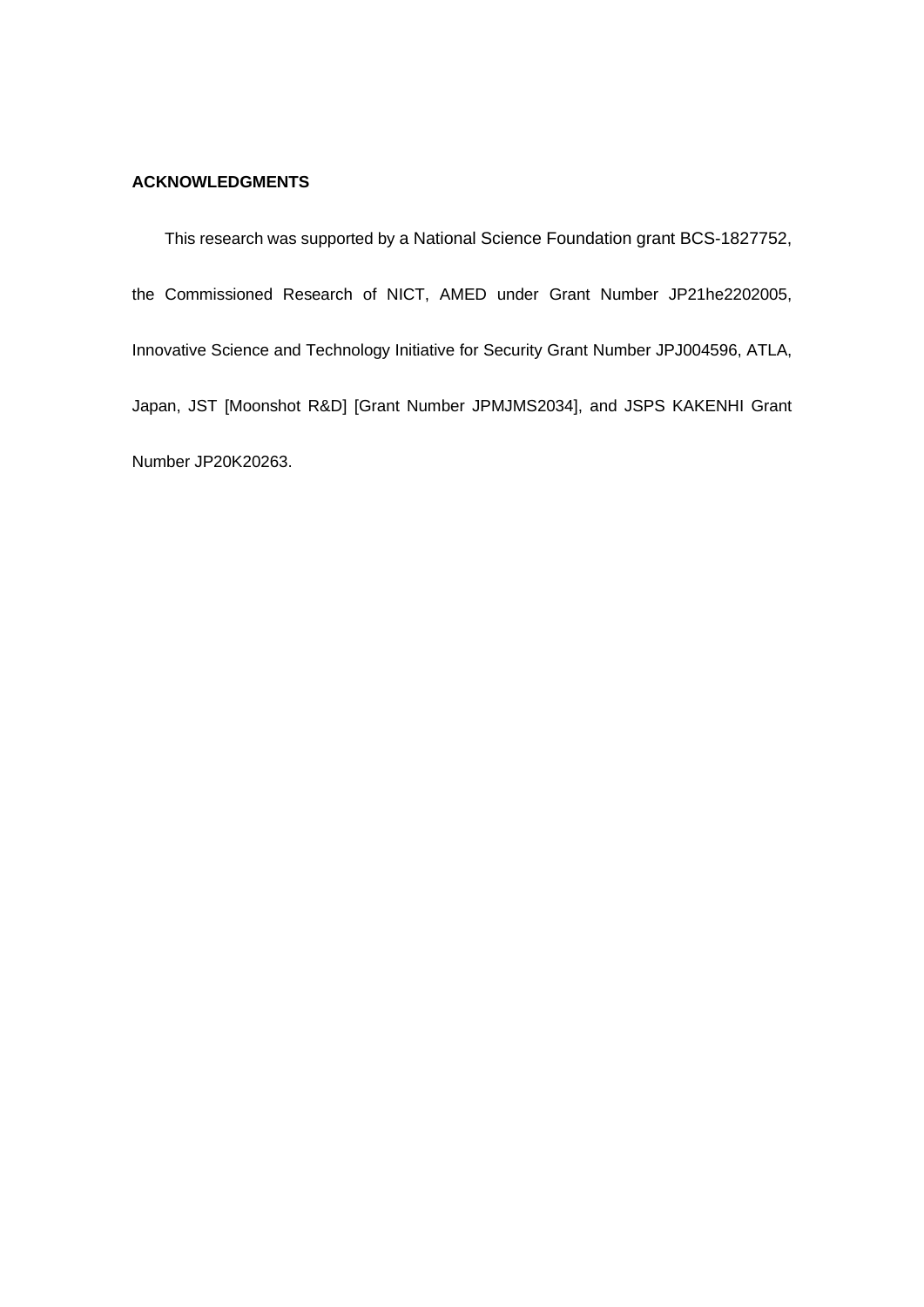# **REFERENCES**

- 1. Collins BE, Guetzkow HS. A social psychology of group processes for decision-making. New York: Wiley (1964).
- 2. Bahrami B, Olsen K, Latham PE, Roepstorff A, Rees G, Frith CD. Optimally Interacting Minds. Science 329, 1081-1085 (2010).
- 3. Storch N. Are two heads better than one? Pair work and grammatical accuracy. System 27, 363-374 (1999).
- 4. Fawcett LM, Garton AF. The effect of peer collaboration on children's problem-solving ability. British Journal of Educational Psychology 75, 157-169 (2005).
- 5. Balijepally V, Mahapatra R, Nerur S, Price KH. Are Two Heads Better than One for Software Development? The Productivity Paradox of Pair Programming. MIS Quarterly 33, 91-118 (2009).
- 6. Wahn B, Karlinsky A, Schmitz L, König P. Let's Move It Together: A Review of Group Benefits in Joint Object Control. Frontiers in Psychology 9, (2018).
- 7. Reed K, Peshkin M, Hartmann MJ, Grabowecky M, Patton J, Vishton PM. Haptically Linked Dyads:Are Two Motor-Control Systems Better Than One? Psychological Science 17, 365-366 (2006).
- 8. Ganesh G, Takagi A, Osu R, Yoshioka T, Kawato M, Burdet E. Two is better than one: Physical interactions improve motor performance in humans. Scientific Reports 4, 3824 (2014).
- 9. van der Wel RP, Knoblich G, Sebanz N. Let the force be with us: dyads exploit haptic coupling for coordination. *J Exp Psychol Hum Percept Perform* 37, 1420-1431 (2011).
- 10. Burstedt MKO, Edin BB, Johansson RS. Coordination of fingertip forces during human manipulation can emerge from independent neural networks controlling each engaged digit. Experimental Brain Research 117, 67-79 (1997).
- 11. Solnik S, Reschechtko S, Wu Y-H, Zatsiorsky VM, Latash ML. Interpersonal synergies: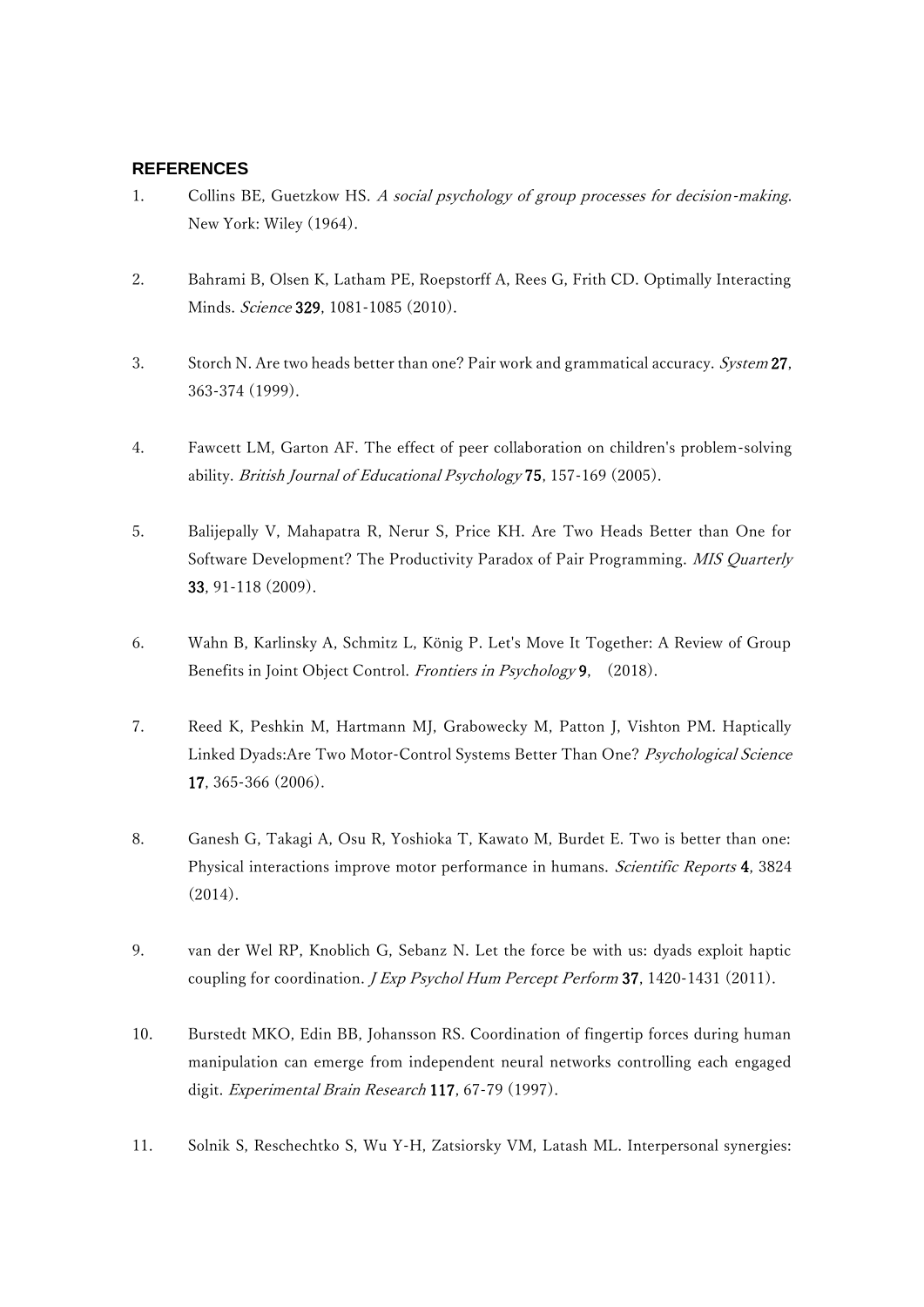static prehension tasks performed by two actors. Experimental Brain Research 234, 2267-2282 (2016).

- 12. Mojtahedi K, Fu Q, Santello M. On the Role of Physical Interaction on Performance of Object Manipulation by Dyads. Frontiers in Human Neuroscience 11, (2017).
- 13. Oosterhout Jv, Heemskerk CJM, Baar MRd, Helm FCTvd, Abbink DA. Tele-Manipulation with Two Asymmetric Slaves: Two Operators Perform Better Than One. IEEE Transactions on Haptics 11, 128-139 (2018).
- 14. Feth D, Groten R, Peer A, Hirche S, Buss M. Performance related energy exchange in haptic human-human interaction in a shared virtual object manipulation task. In: World Haptics 2009 - Third Joint EuroHaptics conference and Symposium on Haptic Interfaces for Virtual Environment and Teleoperator Systems) (2009).
- 15. Reed KB, Peshkin MA. Physical Collaboration of Human-Human and Human-Robot Teams. IEEE Transactions on Haptics 1, 108-120 (2008).
- 16. Groten R, Feth D, Goshy H, Peer A, Kenny DA, Buss M. Experimental analysis of dominance in haptic collaboration. In: RO-MAN 2009 - The 18th IEEE International Symposium on Robot and Human Interactive Communication) (2009).
- 17. Bosga J, Meulenbroek RG, Cuijpers RH. Intra-and interpersonal movement coordination in jointly moving a rocking board. Motor Control 14, 440-459 (2010).
- 18. Melendez-Calderon A, Komisar V, Burdet E. Interpersonal strategies for disturbance attenuation during a rhythmic joint motor action. Physiology & Behavior 147, 348-358 (2015).
- 19. Takai A, et al. Leaders are made: Learning acquisition of consistent leader-follower relationships depends on implicit haptic interactions. bioRxiv, 2021.2012.2009.471486 (2021).
- 20. Mojtahedi K, Kiani K, Santello M, Fu Q. Inter-personal motor interaction is facilitated by hand pairing. Scientific Reports 12, 545 (2022).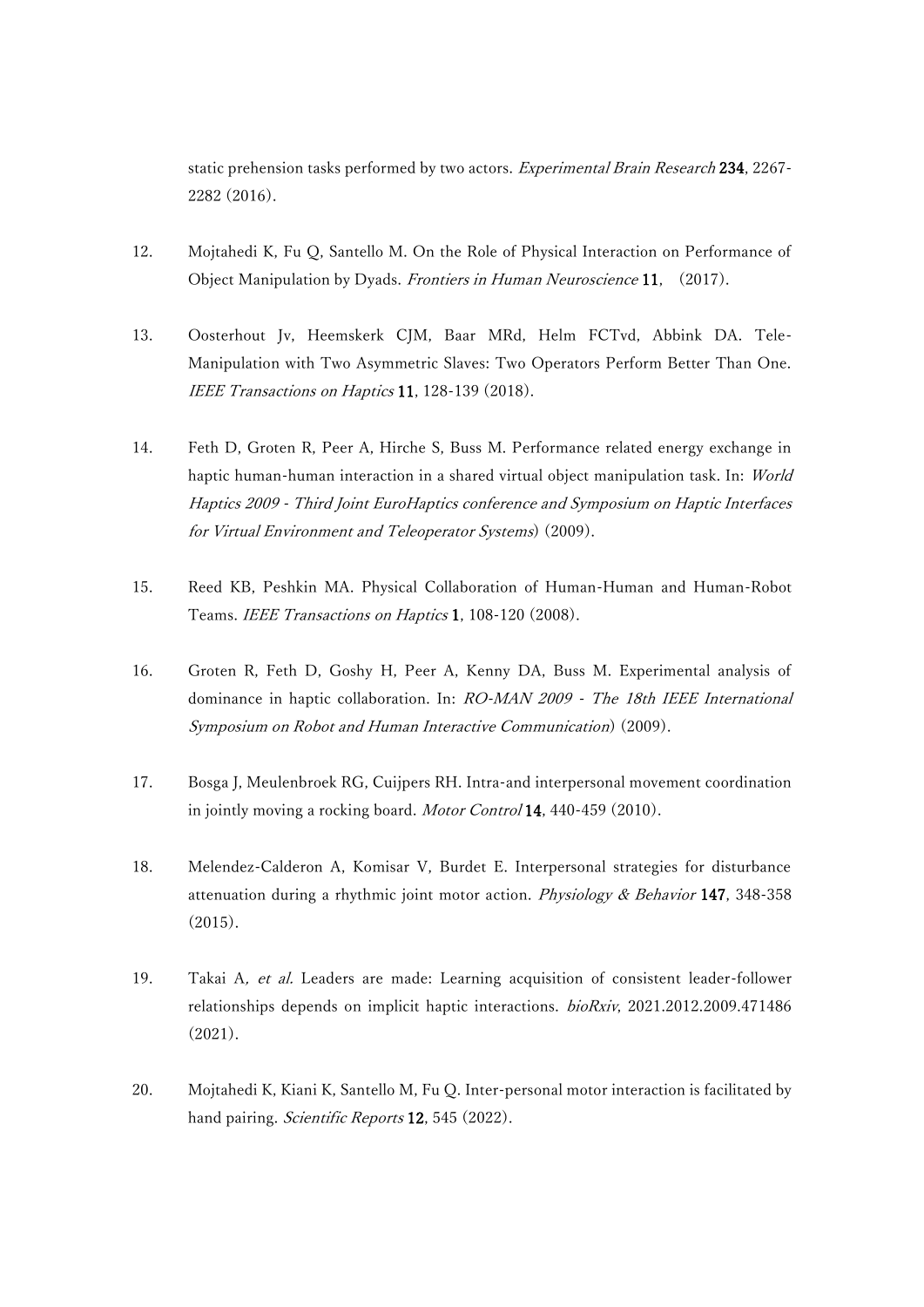- 21. Honda T, Hagura N, Yoshioka T, Imamizu H. Imposed visual feedback delay of an action changes mass perception based on the sensory prediction error. Frontiers in Psychology 4, (2013).
- 22. Ganesh G, Yoshioka T, Osu R, Ikegami T. Immediate tool incorporation processes determine human motor planning with tools. Nature Communications 5, 4524 (2014).
- 23. Stefanov N, Peer A, Buss M. Role determination in human-human interaction. In: World Haptics 2009 - Third Joint EuroHaptics conference and Symposium on Haptic Interfaces for Virtual Environment and Teleoperator Systems) (2009).
- 24. Amazeen PG, Schmidt RC, Turvey MT. Frequency detuning of the phase entrainment dynamics of visually coupled rhythmic movements. Biological Cybernetics 72, 511-518 (1995).
- 25. Masumoto J, Inui N. Effects of speech on both complementary and synchronous strategies in joint action. Exp Brain Res 232, 2421-2429 (2014).
- 26. Gromov B, Ivanova G, Ryu J. Field of view deficiency-based dominance distribution for collaborative teleoperation. In: 2012 12th International Conference on Control, Automation and Systems) (2012).
- 27. Takagi A, Beckers N, Burdet E. Motion Plan Changes Predictably in Dyadic Reaching. PLOS ONE 11, e0167314 (2016).
- 28. Salimpour Y, Shadmehr R. Motor Costs and the Coordination of the Two Arms. The Journal of Neuroscience 34, 1806 (2014).
- 29. O'Sullivan I, Burdet E, Diedrichsen J. Dissociating Variability and Effort as Determinants of Coordination. PLOS Computational Biology 5, e1000345 (2009).
- 30. Sainburg RL. Convergent models of handedness and brain lateralization. Frontiers in  $Psychology$ **5**, (2014).
- 31. de Poel HJ, Peper CE, Beek PJ. Handedness-related asymmetry in coupling strength in bimanual coordination: Furthering theory and evidence. Acta Psychologica 124, 209-237